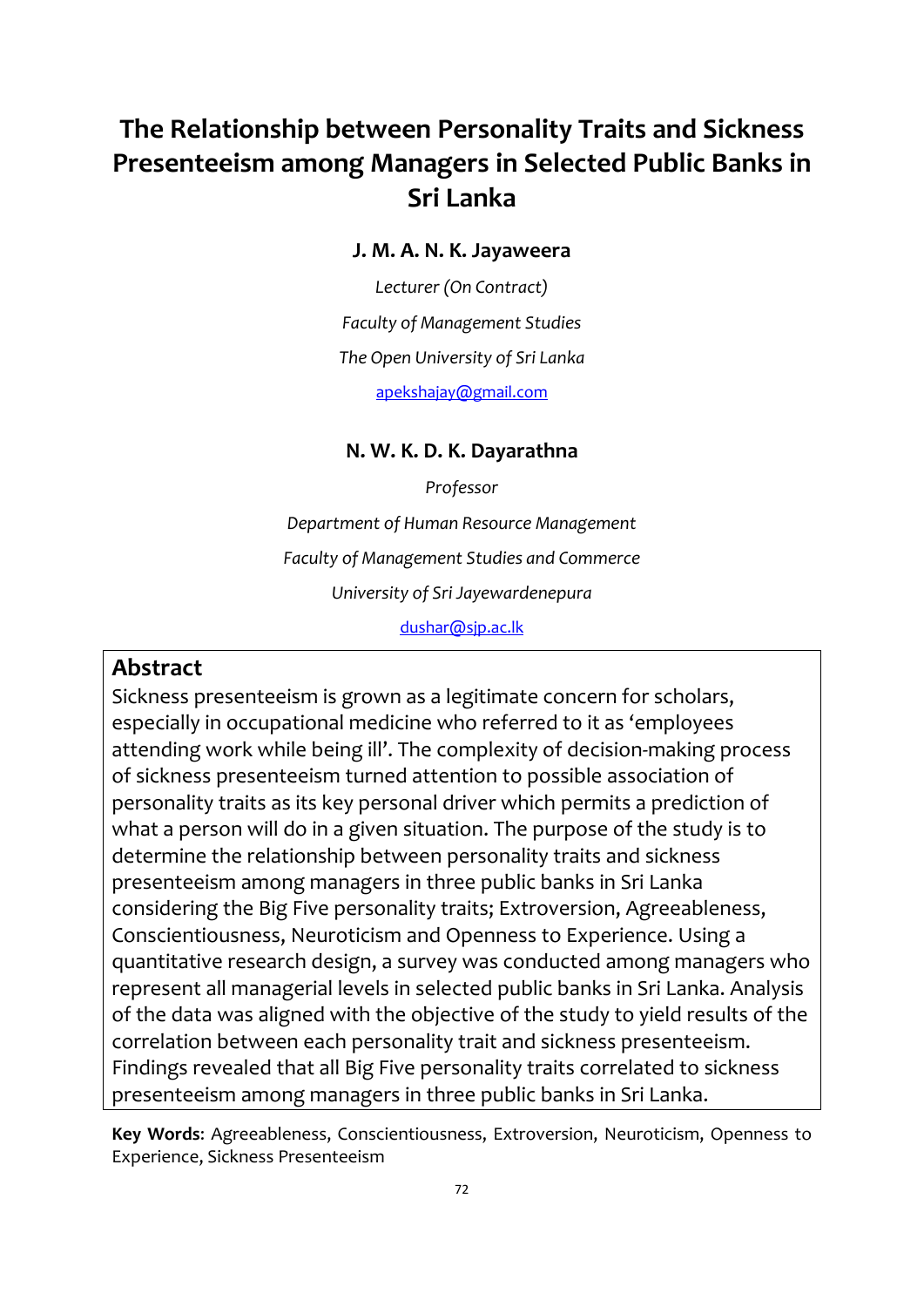#### **Introduction**

Working hard for long hours is a widely accepted indicator for centuries for high organizational productivity. Recently, organizations have moved to prevent employees while sick by providing sick leave and sick pay (Bergstrom, Bodin, Hagberg, Aronsson, and Josephson, 2009; Johns, 2010). This is due to the comprehensive understanding of 'Presenteeism' which influences employees' health, productivity and other job-related outcomes. As a key indicator for assessing productivity loss, presenteeism has been used to refer to the act of attending work while unable to perform effectively, because of sick or health problems. "There is a tendency of some employees who have a practice of reporting to work when they are ill and are not capable of operating to their usual level of productivity" (Opatha, 2014, p.2). Johns (2010) defined presenteeism as keep working while sick or an act of keep working while feeling sick. The concept is named in literature as "Sickness Presenteeism", which provides the foundation for much of studies on presenteeism (Aronsson and Gustafsson, 2005; Aronsson, Gustafsson, and Dallner, 2000; Caverley, Cunningham, and MacGregor, 2007; Garrow, 2016; Hansen and Anderson, 2008; Hemp, 2004; Johns, 2010; Nuhit, Harbi, Jarboa, Bustami, Alharbi, Albekairy, and Almodaimegh, 2017).

Adverse consequence of sickness presenteeism can be divided according to employee and employer perspective. Employees experience stress, depression, headaches, injury, back problems, arthritis, anxiety, sickness absence, long-term inability in work engagement, drug addiction, early retirement and work family imbalances due to sickness presenteeism while employer experiences ineffective work environment, heavy losses, loss of productivity and lower performances (Garrow, 2016; Hemp, 2004; Johns, 2010). There are several antecedents of sickness presenteeism presented by previous researchers. Factors contributing to sickness presenteeism mainly include organizational or contextual or jobrelated factors and individual or personal factors (Garrow, 2016; Johns, 2010; Rantanen and Tuominen, 2010; Yıldız, Yıldız, Zehir, and Aykaç, 2015). Baker-McClearn, Greasley, Dale, and Griffith (2010) interpret presenteeism as a 'complex problem' that is continually being shaped by individual and organizational factors. Contextual factors are job demand, job security, reward system, absence policy, absence culture, teamwork, replacement, adjustment attitude, work hour, responsibilities, work control, supervisor support, and peer support. While personal factors are work attitude, personality, perceived justice, perceived absence, stress, job satisfaction and commitment (Aronsson and Gustafsson, 2005; Garrow, 2016; Hansen and Anderson, 2008; Johns, 2010; Rantanen and Tuominen, 2010; Yıldız, Yıldız, Zehir, and Aykaç, 2015).

This study intends to investigate what relate to sickness presenteeism among managers in three selected public banks in Sri Lanka. Garrow (2016) identified vulnerable groups of presenteeism such as managers, people with financial problems, workaholics, insomniacs, high-skilled, white-collar, childless employees, older workers and industries such as communication, wholesales, cultural and recreation services, finance and insurance, electricity, gas, and water, agricultural and manufacturing. Accordingly, in the above conceptual background, while operating in finance and insurance industry and showing characteristics of vulnerable groups, managers in the banking sector in Sri Lanka have the possibility to experience sickness presenteeism. The banking industry is one of the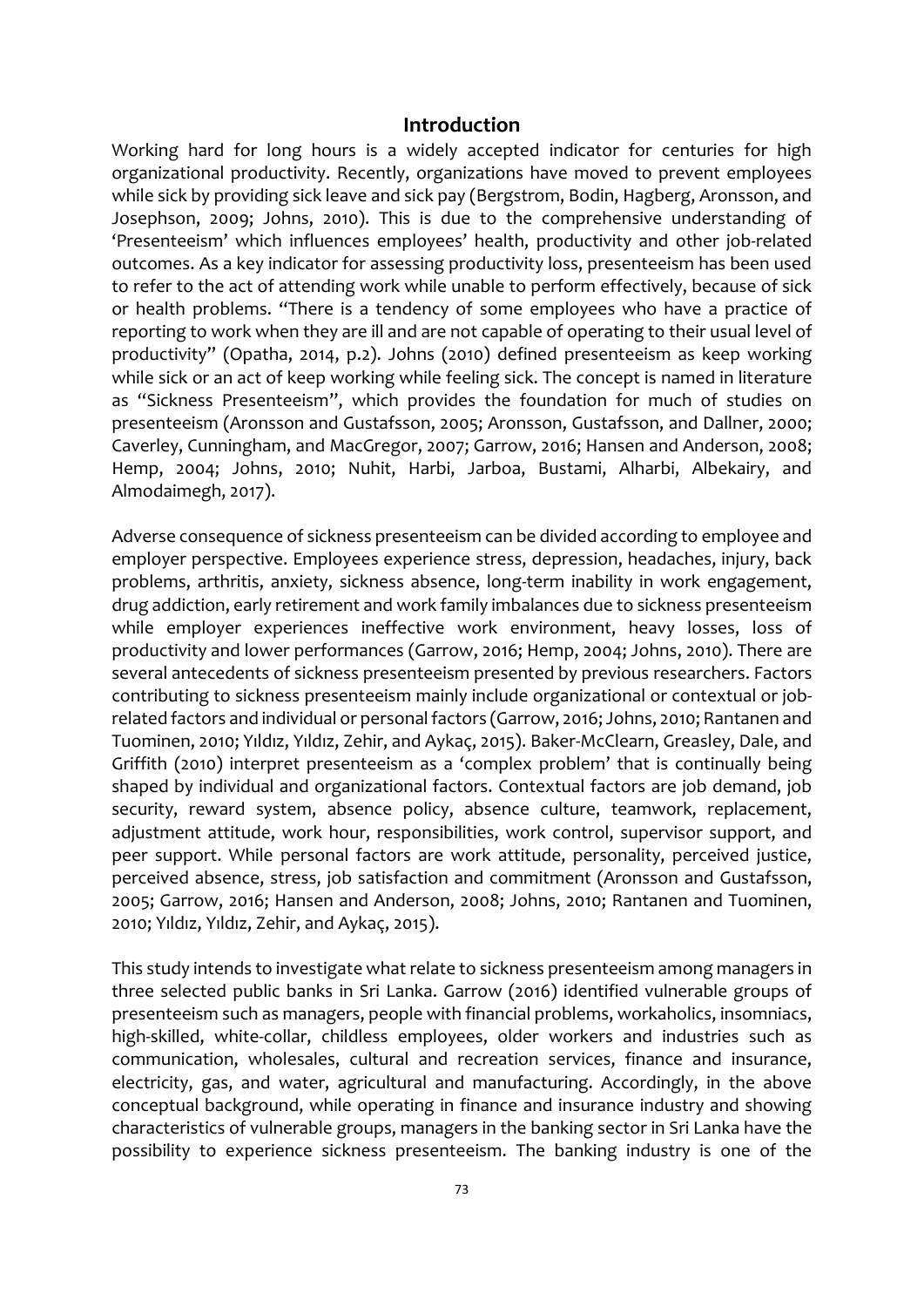growing sectors in Sri Lanka operating in finance and insurance industry with the competitive condition. Thus, bankers in Sri Lanka need to manage sickness presenteeism effectively, to play a vital role in satisfying customers and enhance organizations' performance with the heavy workload.

#### **Problem Statement and Research Objectives**

Sickness presenteeism is an important issue to address among managers in the finance and insurance industry. Garrow (2016) identified managers as one of the vulnerable groups for sickness presenteeism. Ramsey (2006) emphasized that managers felt that they had to be brave, set a good example and that their job could not be done by anyone else. This view provides evidence for the vulnerability of sickness presenteeism among managers in the finance and insurance industry. Consequently, the managerial job can be categorized as the high skilled white-collar job. A white-collar worker is a person who performs professional, managerial or administrative work. Managers need the variety of skills to perform their managerial profession. Studies reviewed that prevalence of presenteeism was higher among high-skilled white-collar, around 50 percent compared to the other occupational classes (Eurofound, 2012; Garrow, 2016). Moreover, the banking industry is one of the growing sectors in Sri Lanka operating in finance and insurance industry with the competitive condition. Thus, bankers in Sri Lanka should play a vital role to satisfy customers and enhance organizations' performance with the heavy workload. Garrow (2016) stated that finance and insurance industry show vulnerability to sickness presenteeism. Medibank (2008) revealed the impact on various industries' production that is attributable to labor productivity losses from presenteeism and the finance and insurance industry shows the 3.2 percent decrease in production per year. Accordingly, identify the complexity of decision-making process of sickness presenteeism is vital. It is important to understand more about the initial reasons behind employees' decisions to work while ill. In other words, what drives presenteeism? Garrow (2016) explained that this range from job-related factors to individual factors such as personality, contractual and financial circumstances. "After accounting for the nature of the illness, it is proposed that work context factors and personal factors (attitudes, personality, gender) further influence the choice between absenteeism and presenteeism" (Johns, 2010, p.532). Thus, many studies revealed that personality is one of the leading factors which drive decisionmaking process of sickness presenteeism (Garrow, 2016; Johns, 2010; Kono, Uji, and Matsushima, 2015; Lu, Lin, and Cooper, 2013; Yang, Zhu, and Xie, 2016).

Mason, Conrey, and Smith (2007) defined personality as the integration of all an individual's characteristics into a unique organization that determines and modifies his/her attempts as an adaptation to continuously changing the environment. According to Widiger et al, 1999 (as cited in Mason, Conrey, and Smith, 2007) personality is the characteristic, in which one thinks, feels, behaves and relates to others. Thus, personality contributes to the understanding of individual differences in behavior and experience. There are very few research regarding personality traits and presenteeism (Kono, Uji, and Matsushima, 2015; Lu, Lin, and Cooper, 2013; Yang, Zhu, and Xie, 2016). Among them, Yang, Zhu, and Xie (2016) studied the presenteeism determinants among the aging workforce with the comprehensive investigation of individual factors and stress-related factors at work and health. It considered Big Five personality traits (Extroversion, Conscientiousness,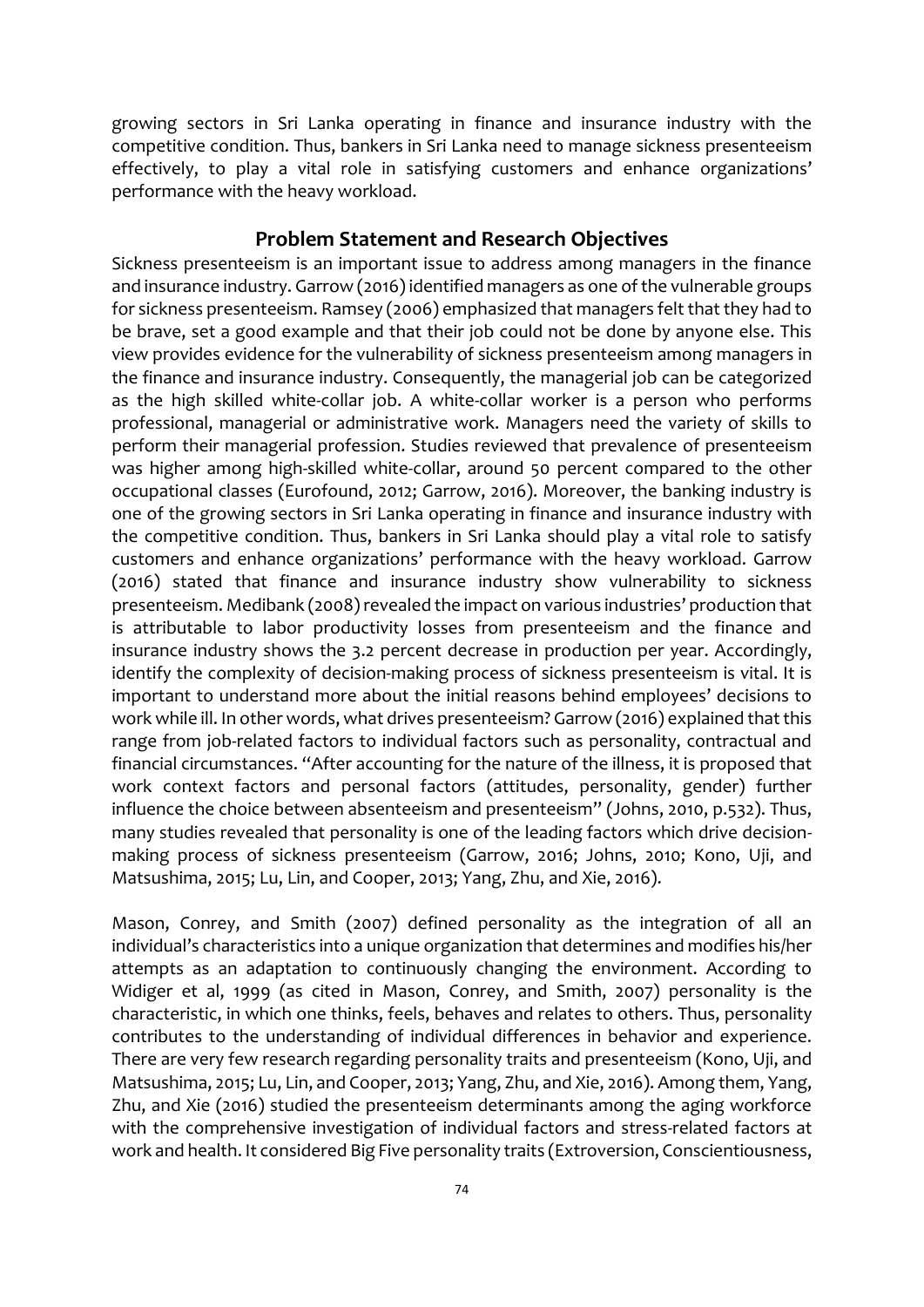Agreeableness, Neuroticism and Openness to Experience) as individual factors that strongly related to presenteeism. Nandi and Nandi (2014) explored application of Big Five model of personality for employee presenteeism in the workplace and found that only extraversion and conscientiousness related to employee presenteeism. Moreover, studies on the concept of sickness presenteeism in public sector organization are few (Caverley, Cunningham, and MacGregor, 2007; Martinez and Ferreira, 2011). Consequently, the public banking sector in Sri Lanka provides better context to discover the concept of sickness presenteeism and relationship between personality traits and sickness presenteeism while operating in the finance and insurance industry. Therefore, the researchers raise the problem statement as "what is the relationship between personality traits and sickness presenteeism among managers in public banks in Sri Lanka?"

This study focuses on an important and emerging issue in the business world. It ascertains sickness presenteeism behavior among managers in there selected public banks in Sri Lanka by investigating the relationship of personality traits with sickness presenteeism of managers. The objective of the study is to investigate the relationship between personality traits and sickness presenteeism among managers in selected public banks in Sri Lanka.

#### **Sickness Presenteeism**

The study of presenteeism is a comparatively recent field which emerged in the last few decades. Increasing interest in the concept of presenteeism with the systematic studies provides the theoretical background for this occupational behavior. Johns (2010) reviewed two independent research traditions of the presenteeism which based on geographically distinct sources as European and American. European researchers (e.g., Aronsson, Gustafsson, and Dallner, 2000; Simpson, 1998) are focusing on the understanding of the presenteeism by exploring the factors driving to personal decisions. American researchers (e.g., Koopman, Pelletier, Murray, Sharda, Berger, Turpin, Hackleman, Gibson, Holmes, and Bendel, 2002) are focusing on the consequences of these behaviors with the quantification of productivity losses related to various illnesses that are due to presenteeism. According to Johns (2010), European scholars mainly interested in the occurrence of the presenteeism as a reflection of occupational characteristics and the American scholars mainly interested in the productivity consequences of the act of presenteeism and they consider it as a function of various illnesses while ignoring the causes of illness.

Jayaweera and Dayarathna (2019) stated that the conceptualization of presenteeism has become debatable on the definition of the concept. Most scholars are defined the concept of presenteeism as the employees attending to work while being ill (Aronsson and Gustafsson, 2005; Aronsson, Gustafsson, and Dallner, 2000; Caverley, Cunningham, and MacGregor, 2007; Hansen and Anderson, 2008; Hemp, 2004; Nuhit et al, 2017; Opatha, 2014). The definition has been more recently extended to include other conditions and events that limit productivity. Accordingly, presenteeism is known as job stress-related presenteeism and non-work-related presenteeism (Gilbreath and Karimi, 2012; Wan, Downey, and Stough; 2014). Now focus is moving from single dimension to multiple dimensions of presenteeism. "Presenteeism is being at work despite being sick, working more than time assigned on a particular job, not fully engaged in work, recorded as present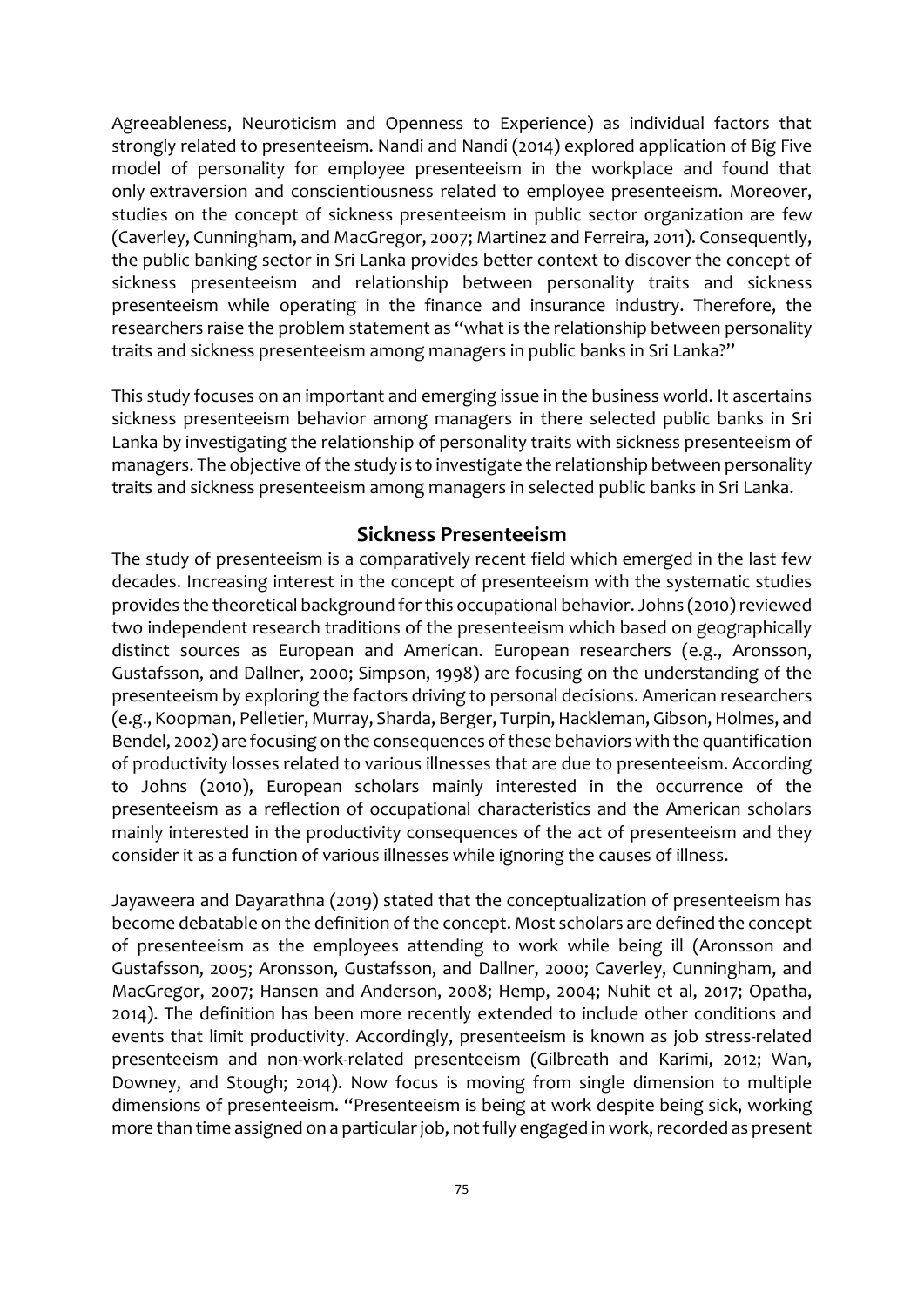but not in work assigned and overactive and hyperactive in the assignment" (Werapitiya, Opatha, and Fernando, 2016, p.1502).

The concept of presenteeism evolved as single dimension to multiple dimensions and therefore no single definition exists to define it (Jayaweera and Dayarathna, 2019). However, the majority of presenteeism studies are based on sickness presenteeism. These studies named the concept as "sickness presenteeism" or "impaired presenteeism" or only as "presenteeism" (Aronsson and Gustafsson, 2005; Aronsson, Gustafsson, and Dallner, 2000; Caverley, Cunningham, and MacGregor, 2007; Garrow, 2016; Hansen and Anderson, 2008; Hemp, 2004; Johns, 2010). Aronsson and Gustafsson (2005) propose that sickness presenteeism as the phenomenon of people which despite complaints, ill health that require rest, absence from work and still turning up at their jobs. This implies that presenteeism is always disregards the beneficial impact of being at work, causes for negative consequences, sociability and sufficient support from the organization. Some definitions now include the loss of productivity to describe presenteeism as a behavior of people who are present but not working to full capacity because of their impairment. According to Johns (2010), sickness presenteeism refers to attending work while ill. Hemp (2004) defined presenteeism as people hanging in work while they get sick and trying to figure out ways to carry on spite of their symptoms. Aronsson and Gustafsson (2005) defined the act of sickness presenteeism as loss of productivity from employees who go to work while suffering from unhealthy condition. Accordingly, the recent scholarly conception of sickness presenteeism involves showing up for work when one is ill.

Distinguishing the absenteeism and presenteeism does not mean that these are necessarily popularized by different people. Monneuse in 2013 (as cited in Garrow, 2016) argues that rather than being opposites, absentees and presentees are often the same people who suffer from poor health. Absenteeism and presenteeism are simply the decision that people choose to make day by day in managing their condition. "Sickness absenteeism and sickness presenteeism are part of the same 'decision-making process' in which the employee decides whether to go ill to work or to call in sick" (Hansen and Andersen, 2008, p.957). Hansen and Andersen's (2008) study among 12,935 Danish workers suggests that the strong association between sickness absence and sickness presence which indicates presenteeism as outcome of the same decision process.

Some studies reveled that there is strong relationship between sickness presenteeism and sickness absenteeism (Aronsson, Gustafsson, and Dallner, 2000; Gosselin, Lemyre, and Corneil, 2013; Hansen and Anderson, 2008). This relationship between presenteeism and absenteeism indicates that organizations should develop health strategies that take a complete view of employee health rather than focus on reducing absenteeism. Chatterji and Tilley (2002) found that policies implemented to reduce absence, such as a reduction in sick pay, were more likely to increase presenteeism and lead to more illness and lower productivity. According to Taylor et al, 2003 (as cited in Garrow, 2016), policies encouraging attendance at the cost of the employee, adversely impact on employee morale and increase absence. Sickness presence is significantly related to performance. Accordingly, reduce both absenteeism and presenteeism are vital. Garrow (2016) implies that to achieve optimum outcomes, the absence policies should recognize and distinguish between positive and negative absenteeism and presenteeism.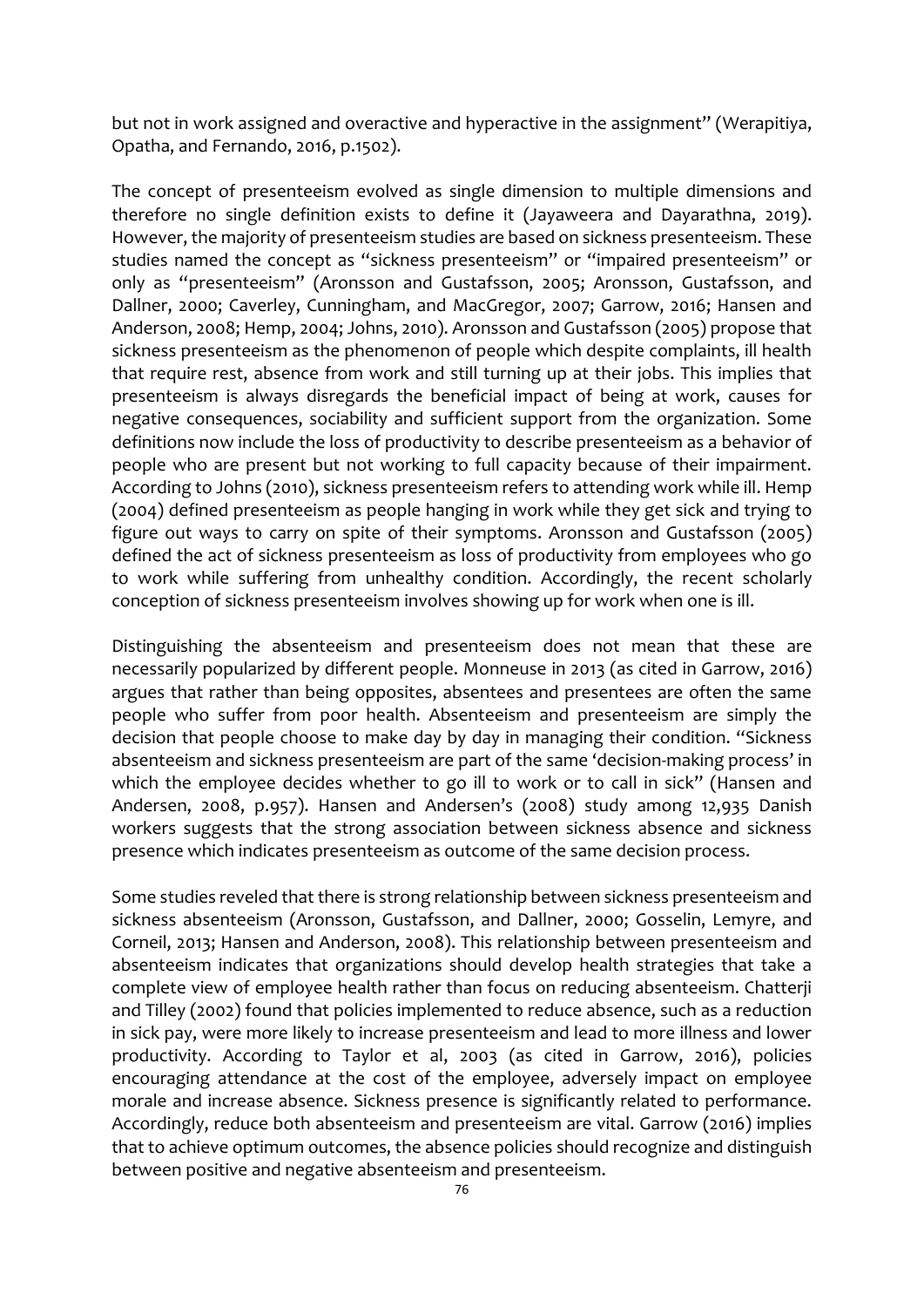With the direct and indirect cost, sickness presenteeism provides adverse consequence to both employee and employer. "Many of the medical conditions that are common in the workforce have an impact on productivity and especially on presenteeism" (Burton, Pransky, Conti, Chen, and Edington, 2004, p.39). Scholars explained the pain, depression, allergy, arthritis, asthma, back pain, cancer, diabetes, heart disease, stress, fatigue, migraine and other ten chronic health conditions as adverse consequences of presenteeism (Burton et al, 2004; Hemp, 2004; Johns, 2010).

The main adverse consequence in employer perspective is productivity loss. Opatha (2014) stated that coming to work when sick may cause infecting others, namely co-employees and possibly customers or clients and some employees have a tendency to work late or come into the office during their vacation. Several studies have been conducted to estimate the extent and cost of productivity loss associated with various medical conditions. Johns (2010) stated that some of this research has relied on representative populations and examined the impact of a medical condition and organizational health audits planned to examine how various illnesses affect productivity of individuals.

#### **Decision Making Process of Sickness Presenteeism**

Sickness presenteeism is a vital decision-making process to decide whether to 'present' or 'absent'. This decision based on the nature of the illness and both organizational and personal factors. However, Garrow (2016) emphasized that the decision on whether to present or absent rarely based health or task information and both organizational and personal factors come into play. This range from large number of factors across the whole organization. According to Garrow (2016), among drivers of presenteeism, work factors tend to be more important.

Literature mainly emphasized models relating to decision making process of sickness presenteeism. Based on empirical results, Aronsson and Gustafsson (2005) outline a model of sickness presenteeism which explains that illness and capacity loss as strongest direct determinants of both sickness absenteeism and sickness presenteeism. According to Aronsson and Gustafsson (2005), when people are sick or loss work capacity, they have mutual alternatives; sickness presenteeism or sickness absenteeism and other factors increase or decrease the risk of sickness or sickness presence. The model conceptualizes these factors as personally related demands for presence and work-related demands for presence.

Johns (2010) formulated a dynamic model of presenteeism and absenteeism which explains what drives to presenteeism or to absenteeism in this decision-making process. Johns (2010) proposed that work factors and personal factors which further influence the choice between absenteeism and presenteeism after considering health event. This model illustrates the multiple factors that drive the decision which range from personal circumstances to organizational context. Job Demands-Resources Model (JD-R) is another structure that explains what drives decision making process of sickness presenteeism. The JD-R model was published by Demerouti, Bakker, Nachreiner, and Schaufeli (2001) to understand the antecedents of burnout. It proposed two processes for the development of burnout; first, how job demands lead to burnout and second, how lack of resources lead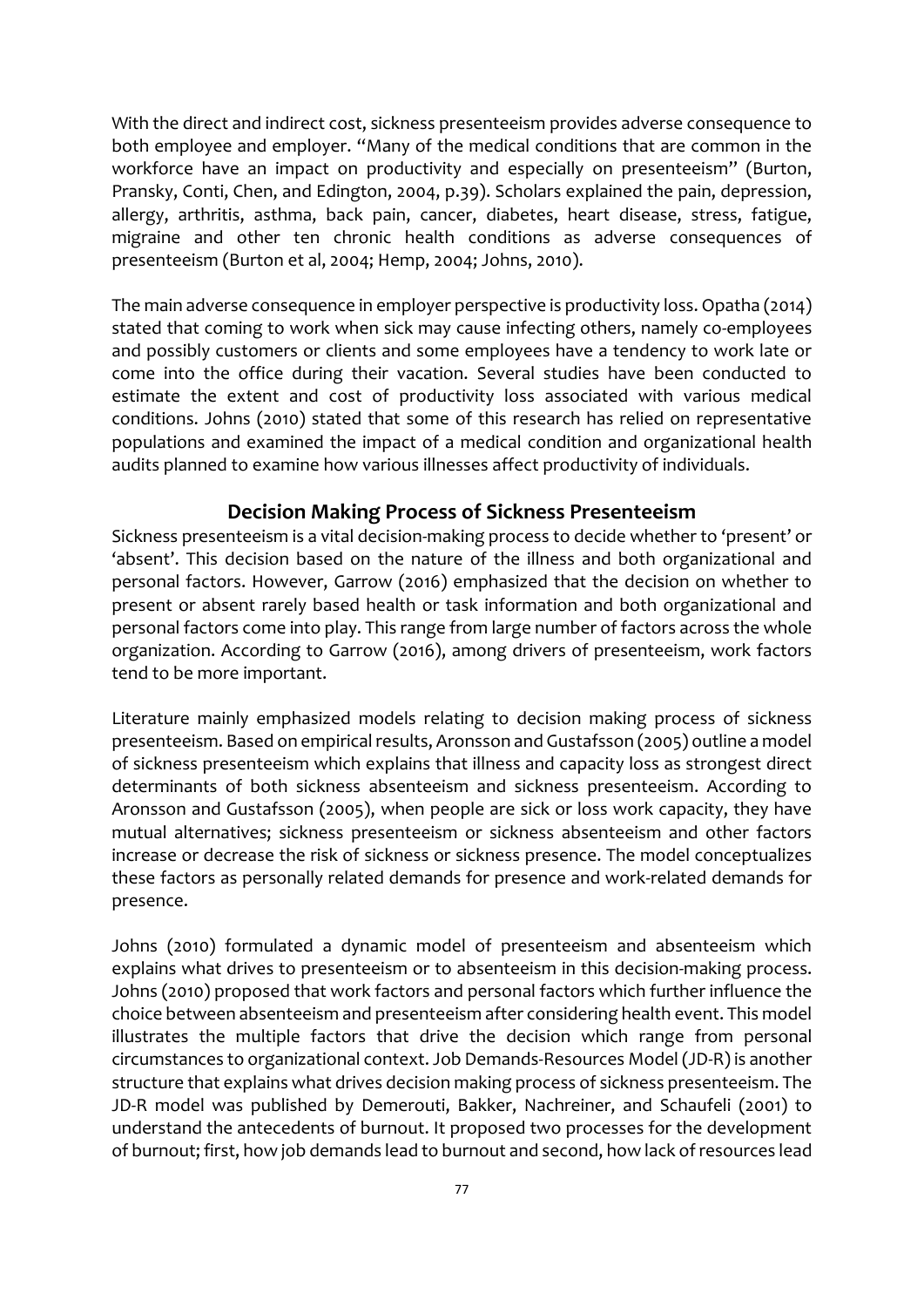to this withdrawal behavior. However, Demerouti et al (2001) examine the long-term relationships between job demands, burnout and presenteeism. They suggest that job demands would lead to presenteeism, and that presenteeism would lead to both exhaustion and depersonalization over time. The JD-R model became highly popular among scholars in presenteeism. Yang, Zhu, and Xie (2016) use the model of JD-R to interpret the relationship among job stressors, health, individual factors and presenteeism and state employees invest more effort to meet higher job demand which result in work while sick. The JD-R model conceptualizes that when job demands are high and there are few job resources, job demands turn into high job stress, resulting in health problems and higher probability of work while sick. As per Aronsson and Gustafsson, 2005 (p.958), "sickness absenteeism decreases at the cost of higher sickness presenteeism". Several days of presenteeism might lead to absenteeism. Thus, employees consider absence as a factor to make this rational decision. Baker-McClearn et al (2010) describe presenteeism as a complex problem that is continually shaped by individual and organizational factors. Thus, the decision-making process of sickness presenteeism assesses the impact of a broad range of possible factors and decision to go to work despite of ill based on the ability of decision making of employee to manage the symptoms and make the appropriate decision about fitness to work.

#### **Big Five Personality Traits and Sickness Presenteeism**

There are many different studies that identify factors which drive presenteeism (Aronsson and Gustafsson, 2005; Arslaner and Boylu, 2015; Garrow, 2016; Hansen and Anderson, 2008; Hemp, 2004; Johns, 2010; Rantanen and Tuominen, 2010; Yıldız et al, 2015). Hansen and Andersen (2008) stated factors influencing the decision to work while ill into three main areas: (1) work-related factors, (2) personal circumstances and (3) attitudes. With the foundation of Hansen and Andersen (2008) of factors affecting sickness presenteeism, Garrow (2016) presented a comprehensive categorization of drivers of presenteeism range from personal factors to organizational factors. According to Garrow (2016), organizational factors divided into cultural factors (at professional level; the need of others, at the team level; concerns for colleagues and manager and supervisor behavior and at the organizational level; the influence of work culture, work ethic and organizational commitment), organizational policies and economic climate (fixed term contracts, absence policies, sickness benefit, bonuses or incentives and working-time arrangements) and job demands and workplace stress (job demands, peak periods, pressure from colleagues and managers and other unfavorable working conditions).

Understanding the complexity of decision-making process of presenteeism in an organizational context by identifying personal and organizational factors is vital. According to Garrow (2016), these factors range from organizational or team cultures to job-related factors and pressures or individual factors such as personality, contractual and financial circumstances. "After accounting for the nature of the illness, it is proposed that work context factors and personal factors (attitudes, personality, gender) further influence the choice between absenteeism and presenteeism" (Johns, 2010, p.532). Consequently, many studies revealed that personality is one of the leading factors which initiate choice between present or absent (Garrow, 2016; Johns, 2010; Kono, Uji, and Matsushima, 2015; Lu, Lin, and Cooper, 2013; Yang, Zhu, and Xie, 2016).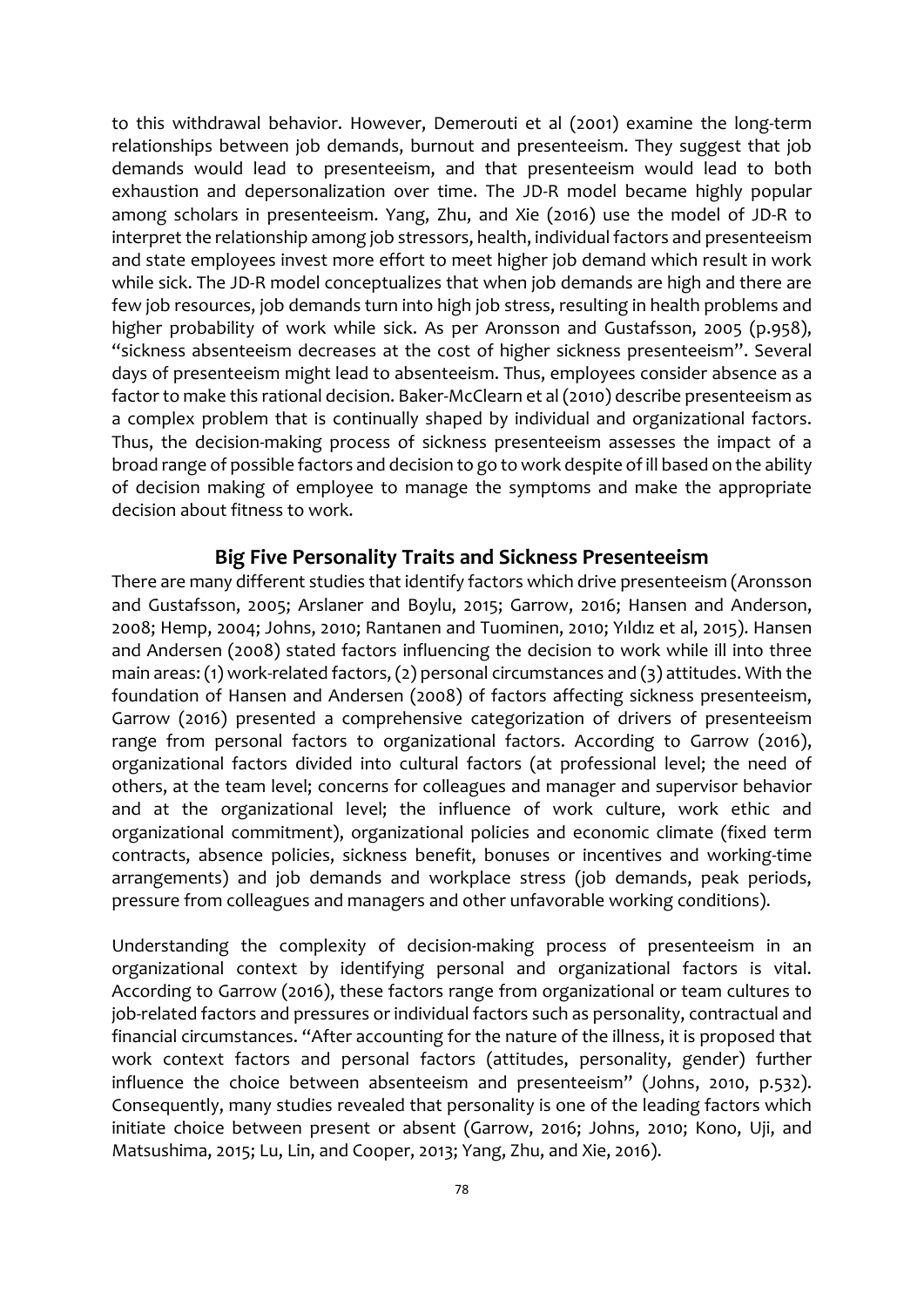John, Hampson, and Goldberg (1991) state that personality has been theorized from a variety of perspectives. However, according to John and Srivastava (1999), researchers and practitioners in the field of personality were faced with a complex array of personality scales from which to choose, with little guidance and no overall rationale at hand. John, Hampson, and Goldberg (1991) provide explanation to personality; 'what makes you different from other individuals'. Thus, personality contributes to an understanding of individual differences in behavior and experience. Personality psychology is concerned with the analysis of human nature and theories surrounded by the personality must cater the five root ideas that are motivation, unconscious, self, development and maturity (Hogan, 1998 as cited in Iqra, Omar, and Panatik, 2016). John and Srivastava (1999) explained that personality made unique contribution to understanding of individual differences in behavior and experiences.

Consequently, the field of personality becomes more complex with the studies which assess the personality traits. Most personality psychologists agree the composition of these terms which are useful in describing human behavior and experiences. The Five Factor Model is the best model to describe the dimensions of personality. Zuckerman, Kuhlman, Joireman, and Teta (1993) described that, there are, however, a two factor, a three factor, a four factor and even a sixteen-factor model of personality. Most personality psychologists generally agree to use specific dimensions in describing human personality known as factors. From early 2000s the Five-Factor Model (FFM) is the best model to describe the dimensions of personality. According to Soto and Jackson (2013), the FFM was developed to represent the variability in individuals' personalities by using a small set of trait dimensions. Thus, many personality psychologists agree to capture the most important, basic individual differences in personality traits under five domains and this model alternatively conceptualized in terms of the "Big Five".

The Big Five model which consists of five broad dimensions of personality. Soto and Jackson (2013) state that Big Five model is a set of five broad trait dimensions or domains; Extroversion, Agreeableness, Conscientiousness, Neuroticism and Openness to Experience. Soto and Jackson (2013) reviewed that factor one, extroversion contrasts traits such as talkativeness, assertiveness and activity level with traits such as silence, passive and reserve, factor two, Agreeableness contrasts traits such as kindness, trust and warmth with traits such as hostility, selfishness and distrust, factor three, Conscientiousness contrasts traits such as organization, thoroughness and reliability, factor four Neuroticism contrast traits such as imperturbability and calmness with traits such as nervousness, moodiness, and tempera mentality and finally, factor five Openness to Experience contrasts traits such as imagination, curiosity, and creativity with traits such as shallowness and perceptiveness.

Extroversion is indicated by positive feelings and tendency to seek company of others. According to the study of John and Srivastava (1999), the Extroversion factor includes at least five distinguishable components: Activity level (active, energetic), Dominance (assertive, forceful, bossy), Sociability (outgoing, sociable, talkative), Expressiveness (adventurous, outspoken, noisy, show-off) and Positive emotionality (enthusiastic, spunky). Soto and John (2009) imply the Extroversion domain as outgoing, sociable, social,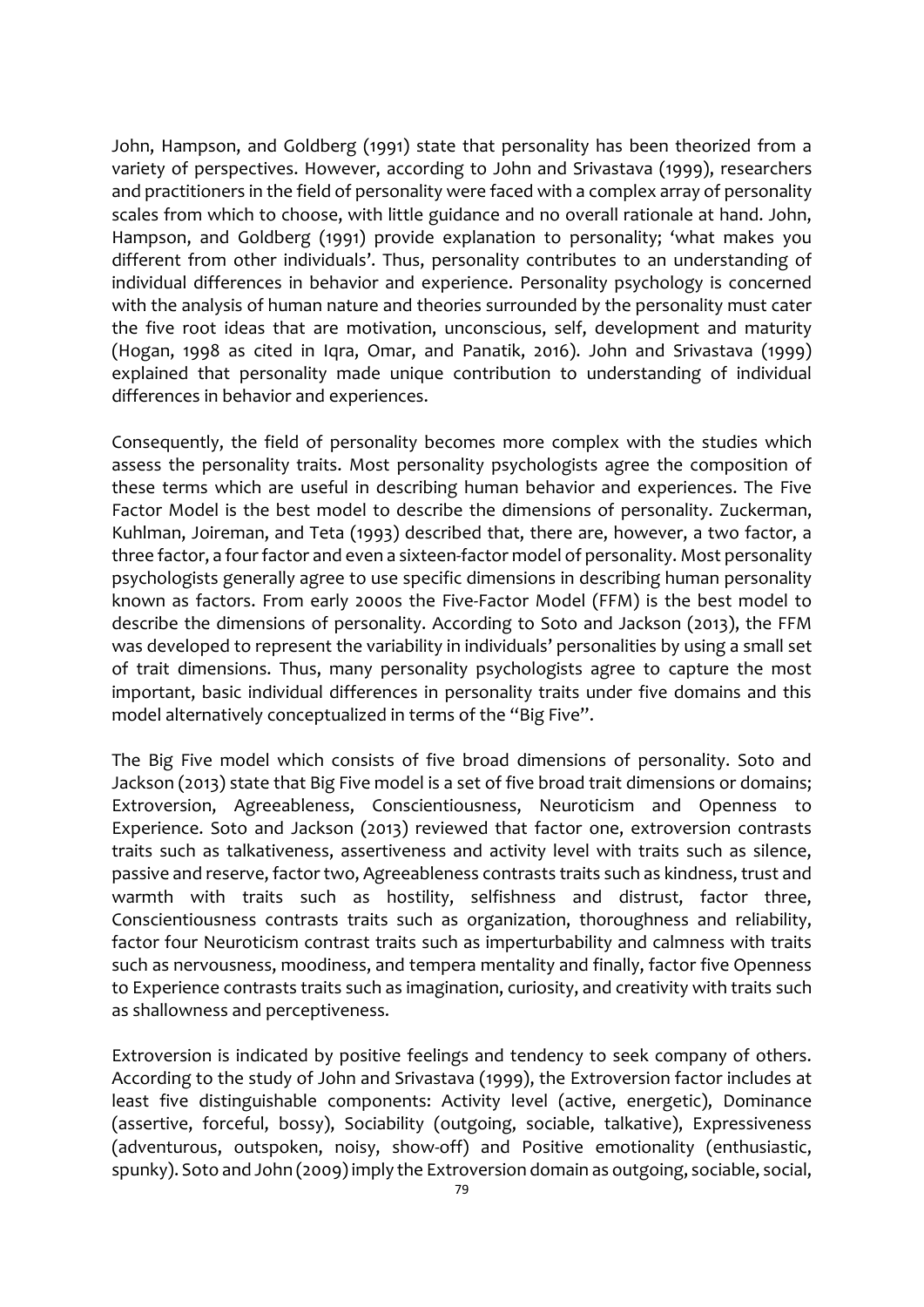assertive, active, energetic and enthusiastic. Therefore, such individuals like people, prefer groups, enjoy excitement and stimulation and experience positive effect such as energy and excitement.

Agreeableness is the tendency to be trusting, compliant, caring, considerate, generous and gentle. John and Srivastava (1999) explained the second dimension, Agreeableness which labeled as friendly compliance, social adaptability, likability, agreeableness and love. Soto and John (2009) stated that Agreeableness domain consists of Altruism and Compliance. Such individuals have an optimistic view of human nature. They are desire to help others, in return they expect others to be helpful, unimaginatively and have common orientation toward others.

Conscientiousness individuals are purposeful and determined. They have the tendency to act dutifully, show self-discipline, and aim for achievement against a measure or outside expectation. Soto and John (2009) stated that Conscientiousness domain consists of Order and Self-Discipline. According to John and Srivastava (1999), the Conscientiousness factor has appeared under dependability, will to achieve, task interest, impulse control and work. Thus, Conscientiousness describes socially prescribed impulse control that facilitates task and goal directed behavior, such as thinking before acting, following rules, planning, organizing and prioritizing.

Eysenck stated in 1967 (as cited in Soto and John 2009) personality researchers describe an individual's tendency to experience negative emotions by using the term Neuroticism. According to Soto and John (2009), main negative emotions are anxiety and depression. "Individuals highly positioned on neuroticism exemplify as unreliable, inadequate, worrying, nervous, irritable, easy jumping, insecure and frequently hypochondriacally" (Vorkapic, 2012, p.29). John and Srivastava (1999) viewed that Neuroticism contrasts emotional stability and temperedness with negative emotionality, such anxious, nervous, tense and sad. Thus, it measures the range between emotional adjustment and emotional maladjustment.

According to Vorkapic (2012), Openness to Experience are described as intelligent, creative, operational, imaginative, adventurous, curious, of broad interests, and nonconventional. Soto and John (2009) stated that aesthetics and ideas in the Openness domain. "Openness has also been labeled inquiring intellect, culture, intelligence, intellect, intellectual interests and intelectins" (John and Srivastava, 1999, p.17). Therefore, such individuals are willing to entertain new ideas and values.

Thus, studies revealed that personality is one of the leading factors which drive sickness presenteeism (Garrow, 2016; Johns, 2010; Kono, Uji, and Matsushima, 2015; Lu, Lin, and Cooper, 2013; Yang, Zhu, and Xie, 2016). There are few studies that contribute to the field of presenteeism with personality. (Demerouti, Le Blanc, Bakker, Schaufeli, and Hox, 2009; Kono, Uji, and Matsushima, 2015; Lu, Lin, and Cooper, 2013; Yang, Zhu, and Xie, 2016). Among them little attention has been made on presenteeism and big five domain of personality. Yang, Zhu, and Xie (2016) conducted a comprehensive investigation of stressrelated factors at work, health and individual factors among the aging workforce by considering Big Five personality traits as individual factors. Yang, Zhu, and Xie (2016) found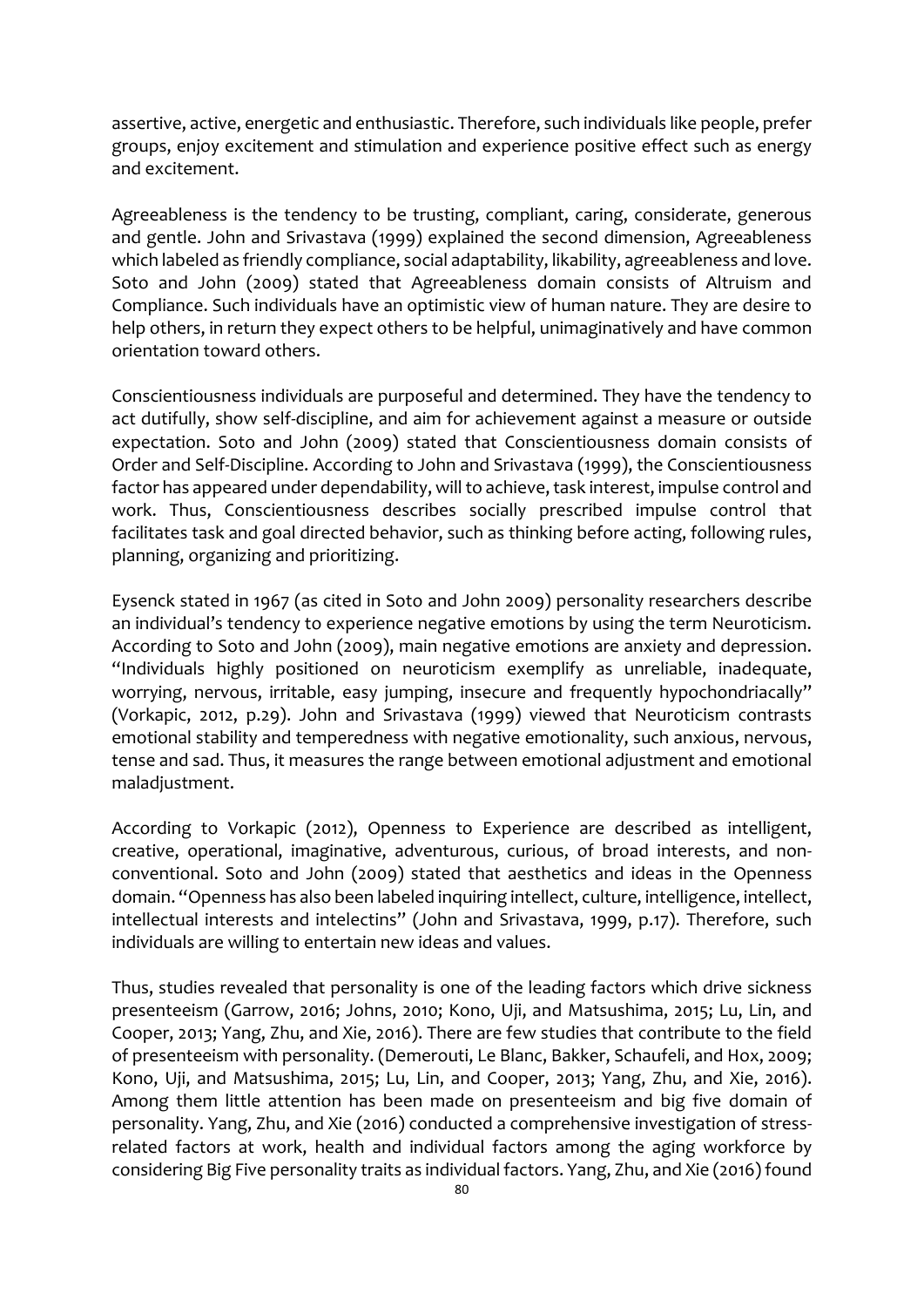that extroversion, openness, agreeableness and consciousness less consequential but significantly contribute to presenteeism and extroversion has great impact on sickness presenteeism. Vedhara, Gill, and Eldesouky in 2015 (as cited in Yang, Zhu, and Xie, 2016) Extroversion found to be significantly associated with increased expression of pro inflammatory genes which can deal effectively with immune systems and impact the health and productivity of employees.

Johns (2010) reviewed incorporation between personality and presenteeism. Johns in 2008 (as cited in Johns, 2010) the conscientious, those high in positive affect, and those high on internal control are somewhat more prone to attend work. According to Johns (2010), in the case of the conscientious, those with a strong work ethic, workaholics, those who exhibit the trait of psychological hardiness, those with internal health locus of control and those with low self-esteem might be prone to presenteeism. Aronsson and Gustafsson (2005) determined that those who found it difficult to say no to others were prone to attend work while ill. Conscientious people might be inclined to attend while ill but admit that their productivity suffers. Schaufeli, Bakker, Van Der Heijden, and Prins (2009) conducted a study to examine workaholism among medical residents with the expectation of positive relationship between workaholism and presenteeism and as predicted they found that workaholic residents experience the highest levels presenteeism. Bakker, Boyd, Dollard, Gillespie, Winefield, and Stough (2010) studied the role of personality in the job demands-resources (JD-R) model which explained what drives decision making process of sickness presenteeism with the aim to incorporate two core personality factors; neuroticism and extroversion in the JD-R model. Accordingly, Bakker et al (2010) examined direct and positive relationship between these personality factors with health impairment and commitment and found that Neuroticism directly predicted health impairment, while extroversion directly predicted commitment.

## **Theoretical Framework and Hypotheses**

In exploring the relationship between each personality traits and sickness presenteeism, the theoretical framework of the study guided to yield the results of correlation between big five personality traits and sickness presenteeism. Figure 1 illustrates graphical representation of concepts in the study.

Accordingly, the researchers have developed following five hypotheses to achieve the objective of the study.

- **H1A**: Extroversion is significantly related to sickness presenteeism among managers in the selected public banks in Sri Lanka.
- **H1B:** Agreeableness is significantly related to sickness presenteeism among managers in the selected public banks in Sri Lanka.
- H<sub>1C</sub>: Conscientiousness is significantly related to sickness presenteeism among managers in the selected public banks in Sri Lanka.
- H<sub>1D</sub>: Neuroticism is significantly related to sickness presenteeism among managers in the selected public banks in Sri Lanka.
- H<sub>1E</sub>: Openness to experience is significantly related to sickness presenteeism among managers in the selected public banks in Sri Lanka.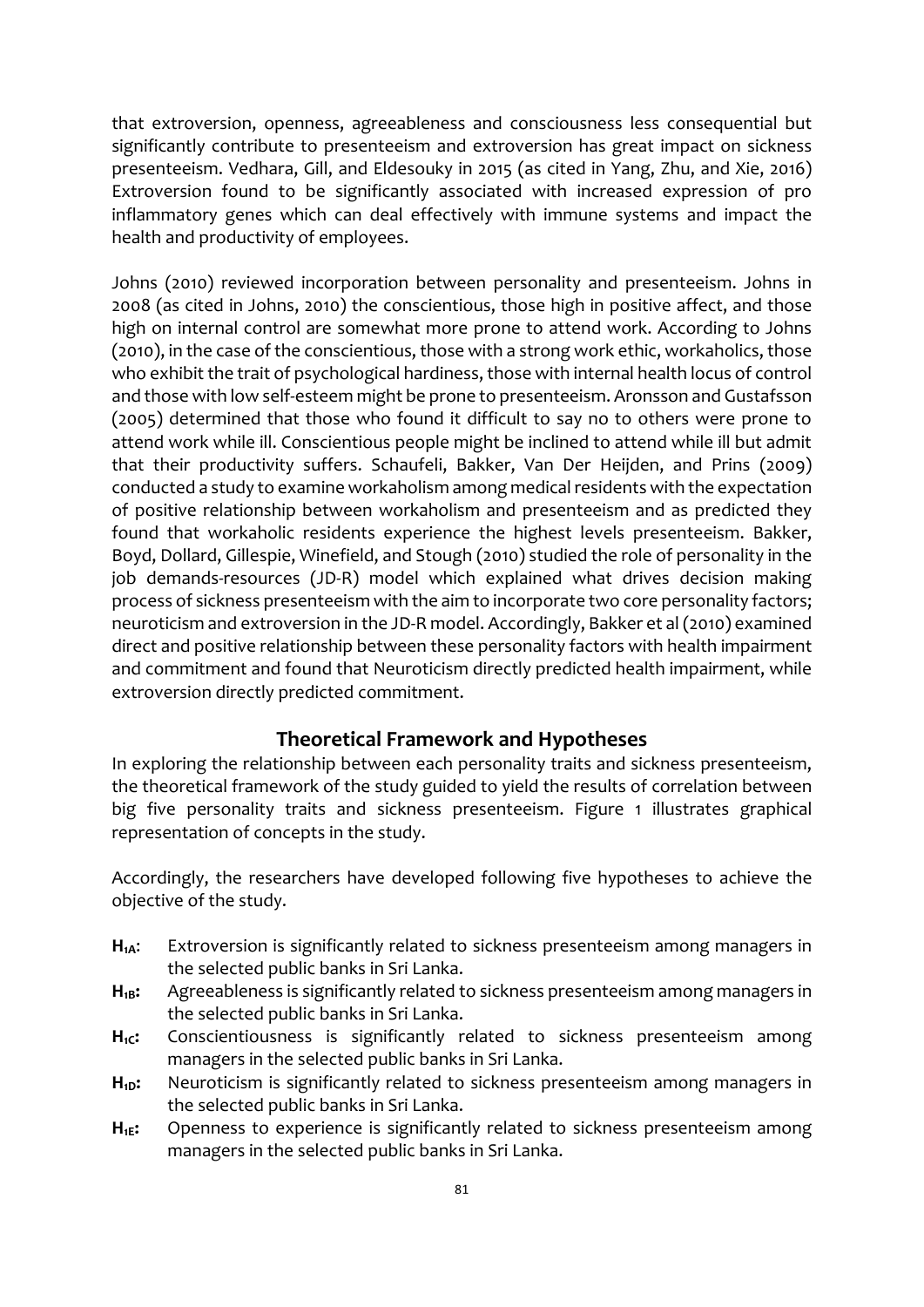**Figure 1. Proposed Relationships Linking Big Five Personality Traits with Sickness Presenteeism**



*Source: Koopman et al (2002); John, Donahue, and Kentle (1991)*

## **Research Method**

Positivistic research paradigm explains relationship between sickness presenteeism and personality traits in this study which believes objective reality. With quantitative research design, survey strategy is used to empirically measure the relationship proposed.

Population of the study contains all levels of managers in three selected public banks in Sri Lanka. There were 2059 managers who were included in categories of corporate management, executive management, middle management and junior management. Convenience sampling was selected as sampling method for this research. The collection of information from the elements of the population, who were conveniently available to provide it, was aid for convenience sampling technique. According to theory of Krejcie and Morgan, sample size of the current study is 322 (n=322) which appropriates to the size of population to determine whether each personality trait is related to the sickness presenteeism in this research context.

Data collection method for the study is questionnaire. This is the data collection method in survey strategy. "The questionnaire is a data collection technique that belongs to the survey strategy" (Suanders, Lewis, and Thornhill, 2004, p.220). Sekaran and Bougie (2010) also stated questionnaire is one of the data collection methods in survey research. Thus, the questionnaire is developed by consisting demographic variables such as age category, gender, managerial level and years of experience, questions on sickness presenteeism according to the Stanford Presenteeism Scale (SPS-6) developed by the Merck & Co., Inc. and Stanford University School of Medicine (2001) and Big Five personality traits were assessed by using Big Five Inventory (BFI) developed by John, Donahue, and Kentle (1991).

The Stanford SPS-6 Presenteeism Scale includes six items across two dimensions, work process (avoiding distraction) and work outcome (completing work). It is a measure with five points Likert scale, ranging from 'strongly disagree' to 'strongly agree'. Three items (2nd, 5th and 6th) are reverse-scored in accordance with the negative wording. Koopman et al (2002) explained that SPS-6 measures a worker's ability to concentrate (work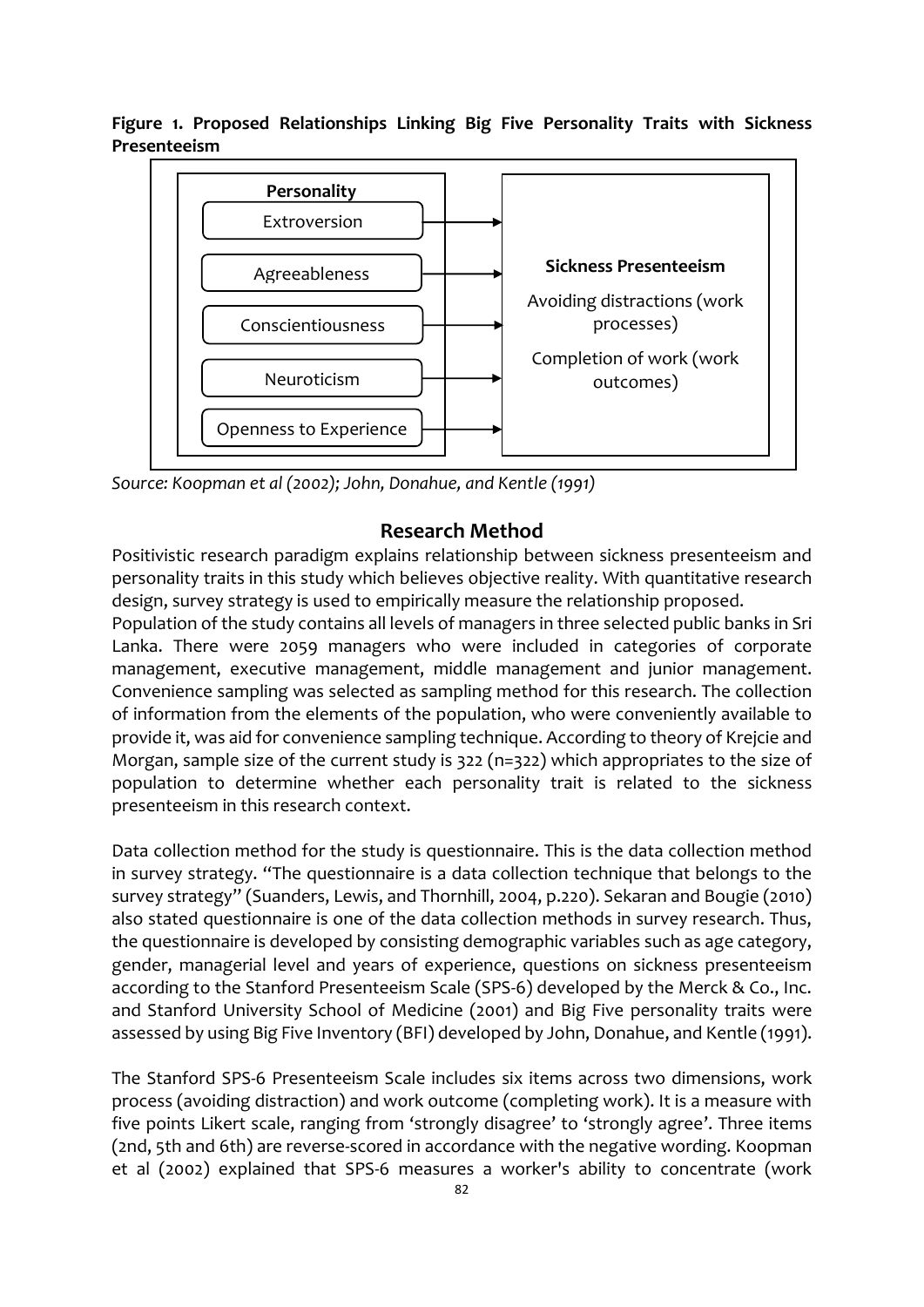process) and accomplish work (work outcomes) despite health problems. Thus, higher scores indicating that existence of sickness presenteeism. Koopman et al (2002) reported there is good internal consistency for SPS 6 (alpha =.80).

To address the need for an instrument measuring the components of the Big Five personality traits, that are common across investigators, John, Donahue, and Kentle (1991) constructed the Big Five Inventory (BFI) with 44-items. According to John and Srivastava (1999), the goal was to create a brief inventory that would allow efficient and flexible assessment of the five dimensions. The BFI consist in five-point scale to describe personality traits on five clusters; Extroversion, Agreeableness, Conscientiousness, Neuroticism and Openness to Experience. John and Srivastava (1999) stated Chronbach's alpha internal consistency coefficients for the BFI scales typically range from .75 to .90. While showing substantial validity evidence of the instruments, data analyzing helps to describe variables numerically. To find the relationship between each personality trait and sickness presenteeism, correlation analysis method is used.

#### **Findings and Discussion**

The respondents' characteristics have been included, in order to describe sickness presenteeism with a clear picture of the type and demographics of the respondents. Accordingly, respondents' characteristics among categories of age, gender, marital status, working experience in the selected banks and managerial levels are presented with the table 1. It displays frequencies and percentages of each sub category under demographic variables to show the clear picture of composition of the sample.

| Demographic Variable                          |                    | Frequency | Percentage |
|-----------------------------------------------|--------------------|-----------|------------|
| Gender                                        | Male               | 123       | 47%        |
|                                               | Female             | 141       | 53%        |
| Age                                           | 25 - 34 Years      | 158       | 60%        |
|                                               | 35 - 44 Years      | 58        | 22%        |
|                                               | 45 - 54 Years      | 27        | $10\%$     |
|                                               | 55 and above       | 21        | 8%         |
| <b>Marital Status</b>                         | Married            | 188       | 71%        |
|                                               | Unmarried          | 76        | 29%        |
| Working Experience in<br>Present Organization | Less than 5 Years  | 165       | 62%        |
|                                               | 5 - 10 Years       | 63        | 24%        |
|                                               | More than 10 Years | 36        | 14%        |
| Managerial Level                              | Lower Level        | 139       | 53%        |
|                                               | Middle Level       | 82        | 31%        |
|                                               | Top Level          | 43        | 16%        |

#### **Table 1. Demographic Characteristics of Respondents**

*Source: Survey Data, 2018*

Table 1 above presents the number of participants with frequencies and percentages based on gender, age categories, marital status, work experience and managerial level. With females (53%, f=141) were the majority and the age group that ranged between 25-34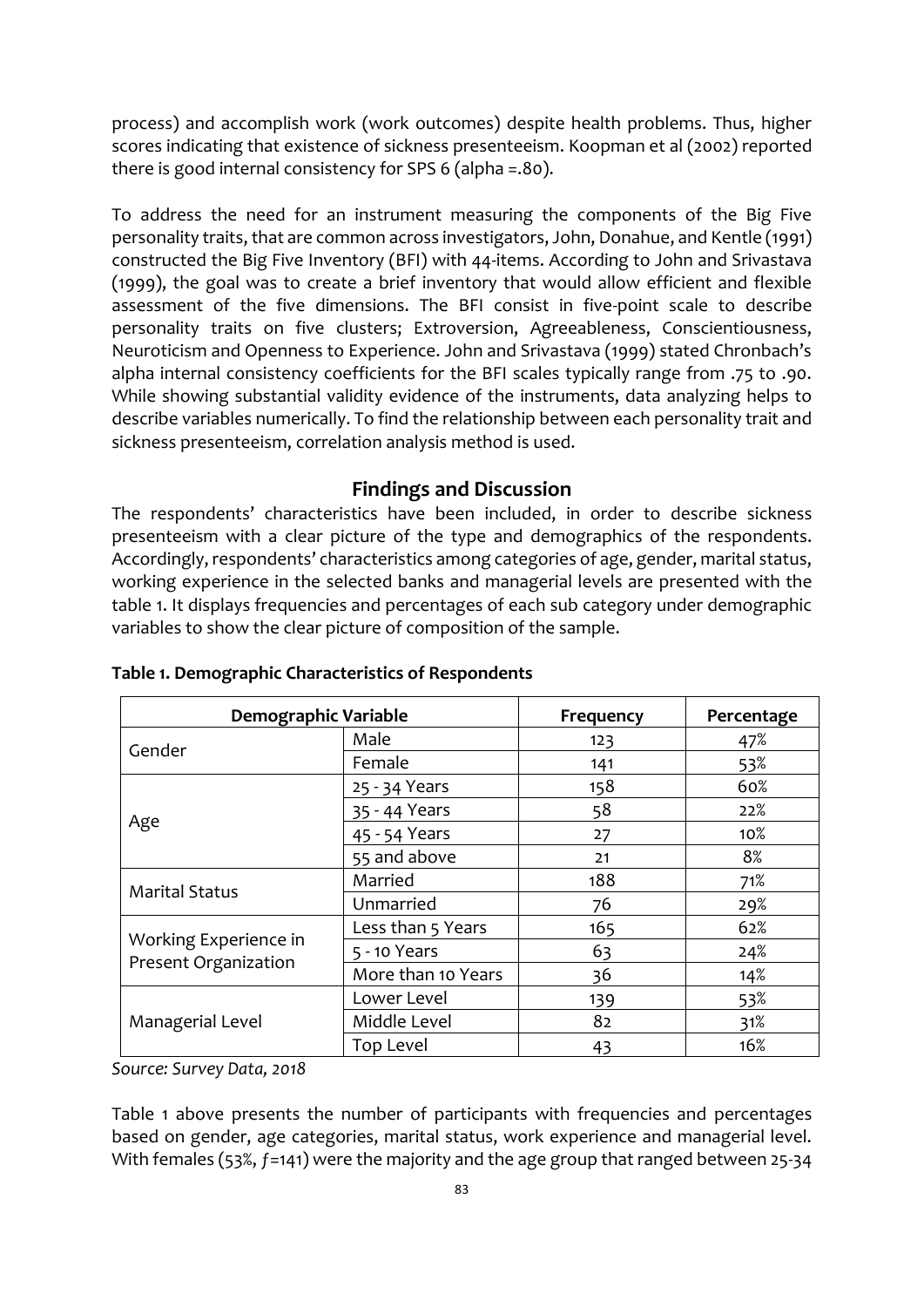years (60%, ƒ=158), most respondents were married in the selected sample in the research context. The lower level managers  $(53\%, f=139)$  were in the majority and most of the respondents have less than 5 years' experience (62%, ƒ=165) in the banks.

Koopman et al (2002) revealed that the SPS-6 total score can range from 6 to 30 with the sum of all items in the scale which used to measure sickness presenteeism. Low scores indicate low presenteeism while a high SPS-6 score indicates high level of presenteeism. A summary of mean scores and mean sickness presenteeism by demographic characteristics are shown in Table 2.

| <b>Demographic Variable</b>        |                   | <b>Mean Sickness</b><br><b>Presenteeism Score</b> | <b>Mean Sickness</b><br>Presenteeism |  |
|------------------------------------|-------------------|---------------------------------------------------|--------------------------------------|--|
| Gender                             | Male              | 22.54                                             | 3.76                                 |  |
|                                    | Female            | 21.16                                             | 3.53                                 |  |
| Age                                | 25 - 34 Years     | 21.63                                             | 3.61                                 |  |
|                                    | 35 - 44 Years     | 21.43                                             |                                      |  |
|                                    | 45 - 54 Years     | 22.19                                             | 3.70                                 |  |
|                                    | 55 and above      | 23.62                                             | 3.94                                 |  |
| <b>Marital Status</b>              | Married           | 22.32                                             | 3.72                                 |  |
|                                    | Unmarried         | 20.51                                             | 3.42                                 |  |
| <b>Working Experience</b>          | Less than 5 Years | 21.01                                             | 3.50                                 |  |
| in Present<br>5 - 10 Years         |                   | 22.11                                             | 3.69                                 |  |
| Organization<br>More than 10 Years |                   | 24.89                                             | 4.15                                 |  |
| Managerial Level                   | Lower Level       | 20.66                                             | 3.44                                 |  |
|                                    | Middle Level      | 22.32                                             | 3.72                                 |  |
|                                    | <b>Top Level</b>  | 24.51                                             | 4.09                                 |  |

**Table 2. Mean SPS-6 and Total Presenteeism Scores by Demographic Characteristics**

*Source: Survey Data, 2018*

From Table 2, male managers have higher presenteeism levels (Mean Sickness Presenteeism Score = 22.54, Mean Sickness Presenteeism = 3.76) than women managers, and top managers have higher presenteeism scores (Mean Sickness Presenteeism Score = 24.51) than other levels of managers. High presenteeism level among older managers represents age category of 55 and above age group, representing sickness presenteeism score of 23.62 with mean value of 3.94. Further, managers who are married and have more than 10 years' experience show their behavior of working despite unhealthy condition while representing mean sickness presenteeism score 22.32 (Mean Sickness Presenteeism = 3.72) and 24.89 (Mean Sickness Presenteeism = 4.15) respectively.

#### **Reliability and Validity**

Quality of evidence in a quantitative study is ensured through the maintenance of reliability, and reliability refers to the precision and stability of data collection instruments in their ability to measure the variables or concepts of the study (Polit and Beck in 2004 as cited in Sekaran and Bougie, 2010). Accordingly, some items were deleted in variables to ensure reliability of the study. All items were considered in sickness presenteeism,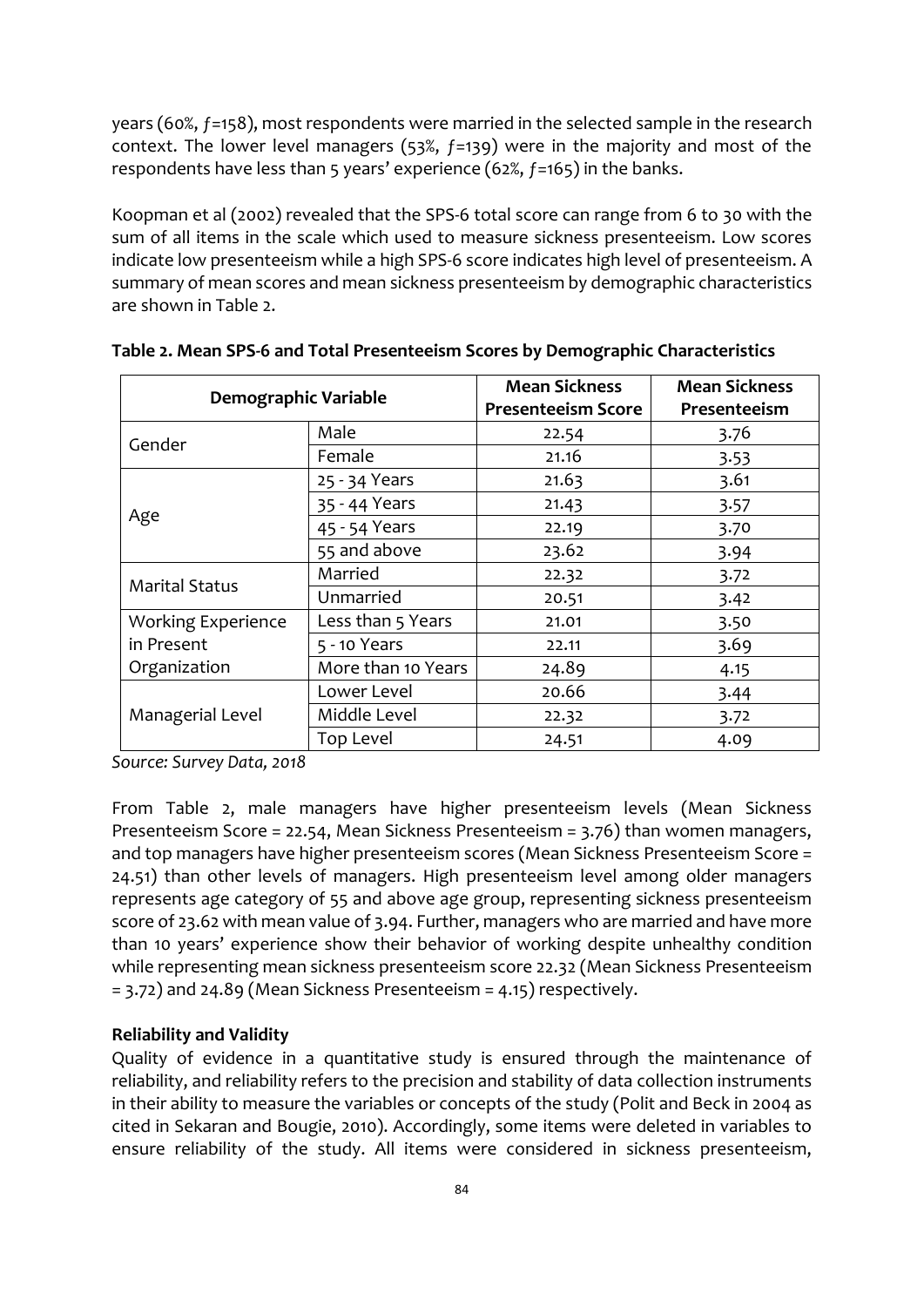Agreeableness and Openness to Experience while item 1 in Extroversion, item 1 and 9 in Conscientiousness and item 2 in Neuroticism were deleted to achieve acceptable minimum requirement of internal consistency.

In the study, the Likert-scale questionnaire was assessed for internal consistency using the Statistical Package of Social Sciences 25.0 version, to determine the Cronbach's Coefficient Alpha. A Cronbach's Alpha value of 0.7 or higher indicates an acceptable reliability and thus, the scale is reliable.

Validity of a data collection instrument refers to the degree to which it measures what it is supposed to measure. Accordingly, Kaiser-Meyer-Olkin Measure (KMO) of Sampling Adequacy and Bartlett's Test of Sphericity were considered. More specifically, values between 0.5 and 0.7 are considered average, values between 0.7 and 0.8 are considered good, values between 0.8 and 0.9 are deemed great and values above 0.9 are superb (Hutcheson and Sofroniou in 1999 as cited in Sekaran and Bougie, 2010). A value more than 0.7 is the common threshold for confirmatory analysis (Hair et al, 2010 as cited in Sekaran and Bougie, 2010). KMO values of variables in the current study shows more than 0.6 which provide greater value than suggested minimum. Bartlett's Test of Sphericity test whether the original data has correlations among its variables. Accordingly, two hypotheses can be developed (H0: The Correlation Matrix = 1 (Identity Matrix) and H1: The Correlation Matrix ≠ 1 (Identity Matrix)). Accordingly, all variables show P value less than 0.05 to reject the null hypotheses, thus there are some relationships between the variables considered in the analysis. Table 3 shows Cronbach's Alpha Value, KMO values and significant values of Bartlett's Test of Sphericity of all variables of the study.

| <b>Variable</b>           | Cronbach's<br><b>Alpha Value</b> | Kaiser-Meyer-Olkin<br><b>Measure of Sampling</b><br>Adequacy (KMO) Value | <b>Bartlett's Test of</b><br><b>Sphericity</b><br><b>Significant value</b> |  |
|---------------------------|----------------------------------|--------------------------------------------------------------------------|----------------------------------------------------------------------------|--|
| Sickness Presenteeism     | .787                             | .744                                                                     | .000                                                                       |  |
| Extroversion              | .706                             | .761                                                                     | .000                                                                       |  |
| Agreeableness             | .758                             | .814                                                                     | .000                                                                       |  |
| Conscientiousness         | .701                             | .786                                                                     | .000                                                                       |  |
| Neuroticism               | .711                             | .772                                                                     | .000                                                                       |  |
| Openness to<br>Experience | .789                             | .841                                                                     | .000                                                                       |  |

**Table 3. Reliability and Validity of Variables**

*Source: Survey Data, 2018*

#### **Correlation Analysis**

Correlation analyzes is the relationship between the two or more variables, which includes in the Pearson correlation coefficient. The correlation coefficient is a test of simple combination between two variables. "A correlation coefficient enables you to quantify the strength of the simple relationship between two ranked or numerical variables" (Suanders, Lewis, and Thornhill 2004, p.459).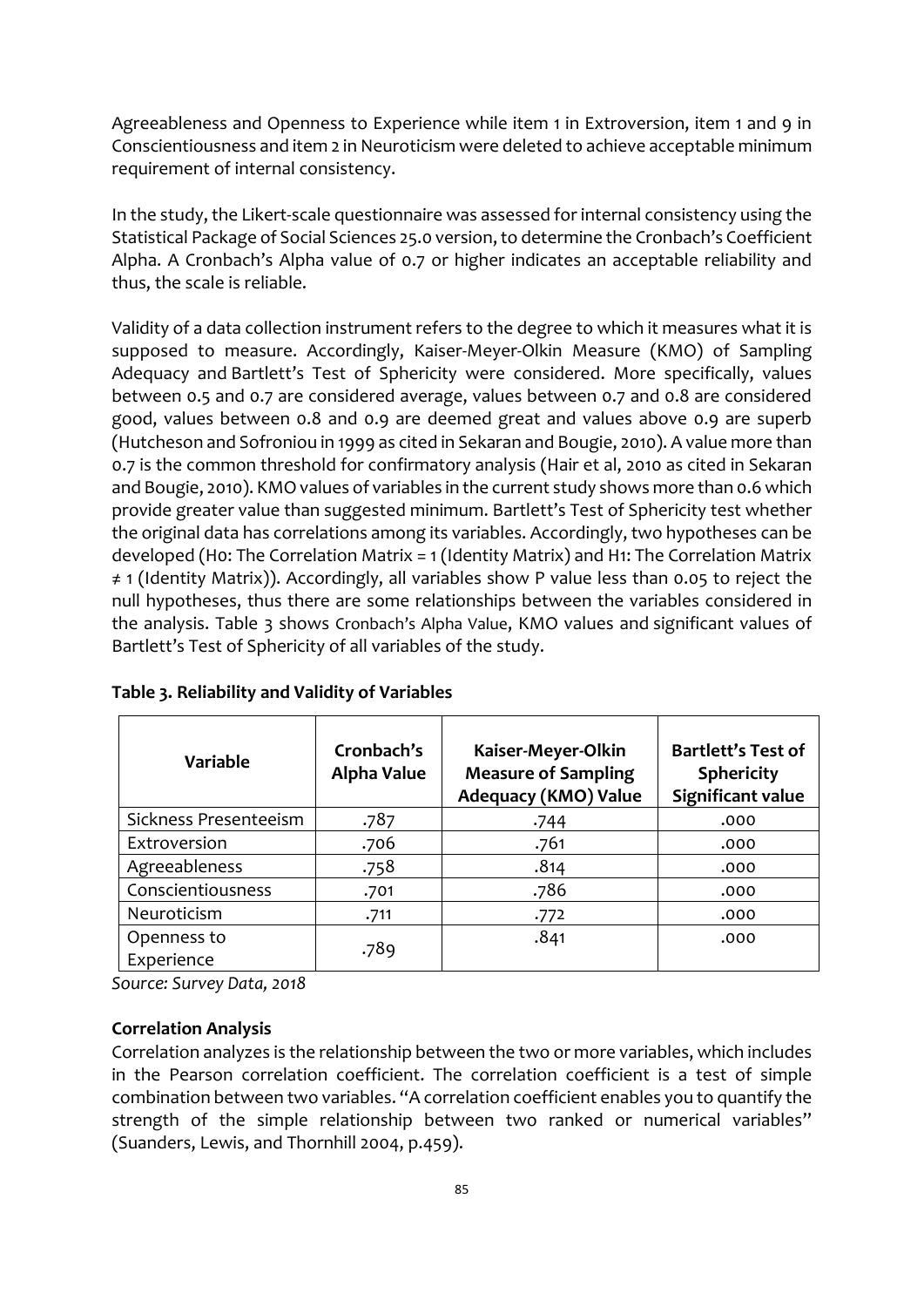The correlation coefficient values are always varying between -1 and +1. +1 of correlation coefficient indicates that selected variables are perfectly related in a positively, -1 of correlation coefficient indicates that selected variables are perfectly associated negatively and a correlation coefficient of 0 contrast that there is no linear relationship or association between selected variables. Suanders, Lewis, and Thornhill (2004) explained that correlation coefficient can be any value between +1 to -1 and +1 represents perfectly positive correlation which means that the two variables are precisely related and values of one variable increase, values of the other variable will increase while a value of -1 represents perfectly negative correlation which means that the two variables are precisely related and the values of one variable increase those of the other also decrease. Suanders, Lewis, and Thornhill (2004) further states that it is extremely unusual to obtain perfect correlations in business research that need to know the probability of correlation having occurred by chance alone. Thus, it is explained as, if this probability is greater than 0.05 then relationship is not statistically significant, and the probability is less than 0.05 it is considered statistically significant relationship.

Table 4 tabulates the relationship between dependent variable and independent variables at the 95 percent confidence level. Accordingly, with the weak perspectives, both positive and negative relationships are showed by the variables of the study.

**Table 4. Correlation between Sickness Presenteeism and Personality Traits**

|                       | Extroversi | Agreeable | Conscienti | Neuroticis | Openness   |
|-----------------------|------------|-----------|------------|------------|------------|
| Variable              | on         | ness      | ousness    | m          | to         |
|                       |            |           |            |            | Experience |
| Sickness Presenteeism | $-371***$  | $-339**$  | $.408**$   | $.348**$   | $-406**$   |
| Sig.                  | .000       | .000      | .000       | .000       | .000       |
|                       | 264        | 264       | 264        | 264        | 264        |

\*\*. Correlation is significant at the 0.05 level *Source: Survey Data, 2018*

All personality traits of Big Five personality model; Extroversion, Agreeableness, Conscientiousness, Neuroticism and Openness to Experience show correlation with sickness presenteeism at statistically significant level.

#### **Testing the Hypotheses**

**H1A**: Extroversion is significantly related to sickness presenteeism among managers in the selected public banks in Sri Lanka.

Extroversion and sickness presenteeism are correlated with a coefficient of -.371 which indicates weak negative correlation. The correlation between Extroversion and sickness presenteeism is highly significant at the level of .05 (.000<.05). Thus, the researchers can claim that there is a significant correlation between Extroversion and sickness presenteeism.

H<sub>1B</sub>: Agreeableness is significantly related to sickness presenteeism among managers in the selected public banks in Sri Lanka.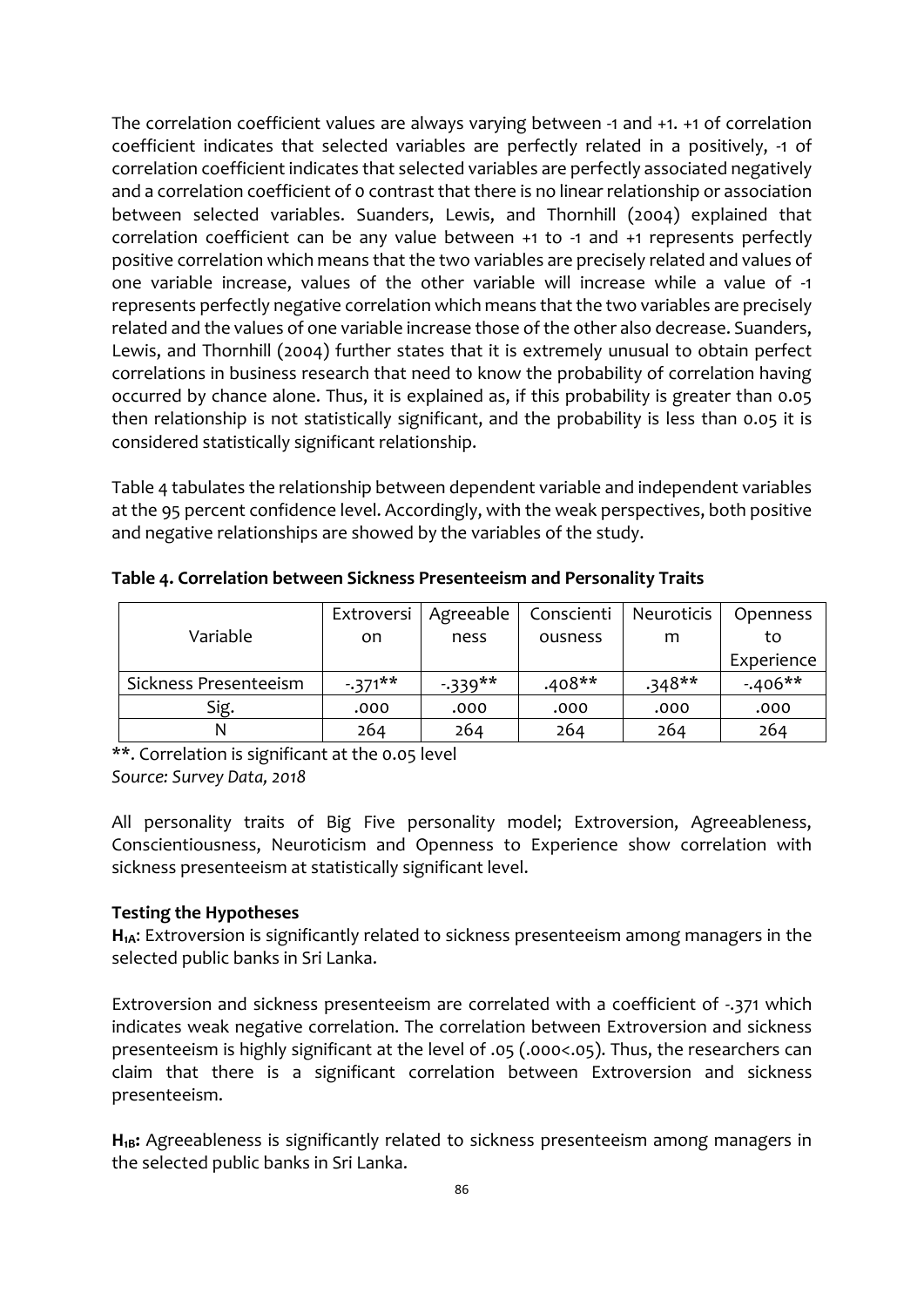Agreeableness and sickness presenteeism are correlated with a coefficient of -.339 which indicates weak negative correlation. The correlation between Agreeableness and sickness presenteeism is highly significant at the level of .05 (.000<.05). Thus, the researchers can claim that there is a significant correlation between Agreeableness and sickness presenteeism.

H<sub>1C</sub>: Conscientiousness is significantly related to sickness presenteeism among managers in the selected public banks in Sri Lanka.

Conscientiousness and sickness presenteeism are correlated with a coefficient of .408 which indicates weak positive correlation. The correlation between Conscientiousness and sickness presenteeism is highly significant at the level of .05 (.000<.05). Thus, the relationship between the two constructs, Conscientiousness and sickness presenteeism, is highly significant.

**H1D:** Neuroticism is significantly related to sickness presenteeism among managers in the selected public banks in Sri Lanka.

Neuroticism and sickness presenteeism are correlated with a coefficient of .348 which indicates weak positive correlation. The correlation between Neuroticism and sickness presenteeism is highly significant at the level of .05 (.000<.05). Thus, the relationship between the two constructs, Neuroticism and sickness presenteeism, is highly significant.

H<sub>1E:</sub> Openness to Experience is significantly related to sickness presenteeism among managers in the selected public banks in Sri Lanka.

Openness to Experience and sickness presenteeism are correlated with a coefficient of - .406 which indicates weak negative correlation. The correlation between Openness to experience and sickness presenteeism is highly significant at the level of .05 (.000<.05). Thus, the researchers can claim that there is a significant correlation between Openness to Experience and sickness presenteeism.

#### **Key Findings**

The results of this study clearly indicate that all personality traits of Big Five personality model; Extroversion, Agreeableness, Conscientiousness, Neuroticism and Openness to Experience are correlated with sickness presenteeism at statistically significant level. Further, Extroversion, Agreeableness and Openness to Experience negatively correlated to sickness presenteeism while Conscientiousness and Neuroticism positively correlated to presenteeism in selected public sector banks in Sri Lanka.

The researchers found out there is a significant relationship between Extroversion and sickness presenteeism among managers in selected public banks in Sri Lanka. There is a negative relationship between two variables; the higher the Extroversion, the lower the sickness presenteeism. The vice versa; the lower Extroversion, the higher the sickness presenteeism too. Yang, Zhu, and Xie (2016) found that extroversion related to sickness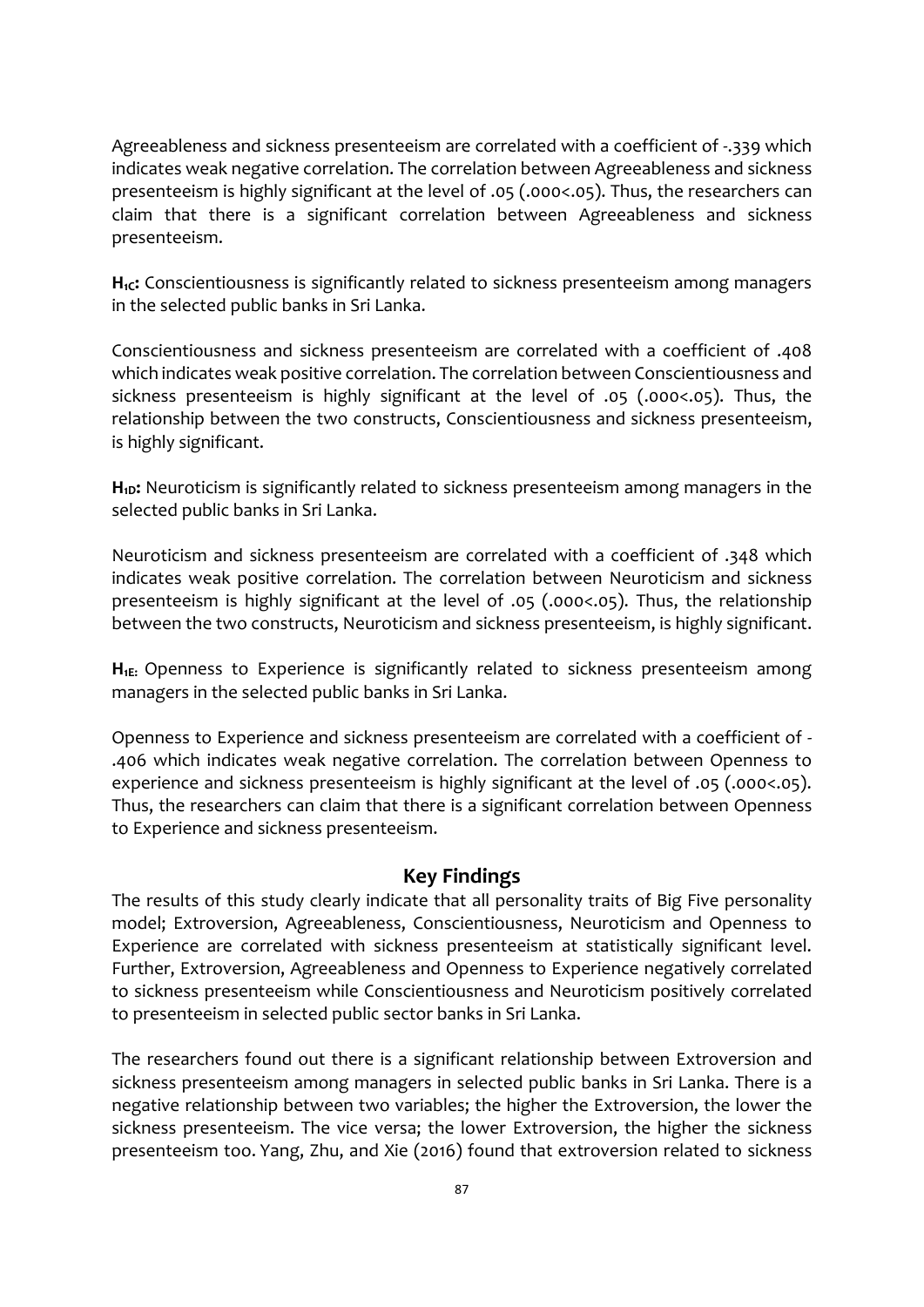presenteeism. Nandi and Nandi (2014) also found that there is a relationship between Extroversion and sickness presenteeism. Extroversion is indicated by positive feelings and tendency to seek company of others. It represents the tendency to be sociable, assertive, active, upbeat, cheerful, optimistic and talkative. According to the explanation of John and Srivastava (1999), the Extroversion factor includes at least five distinguishable components: Activity level (active, energetic), Sociability (outgoing, sociable, talkative), Dominance (assertive, forceful, bossy), Positive emotionality (enthusiastic, spunky) and Expressiveness (adventurous, outspoken, noisy). Therefore, such individuals like people who prefer groups, enjoy excitement and experience positive effects such as energy, zeal and excitement. Watson and Clark in 1997 (as cited in Soto and John, 2016) stated that Extroversion has been consistently linked with positive affect, especially positively aroused states such as enthusiasm and excitement. McCrae and Costa in 2008 (as cited in Soto and John, 2016) explained that the tendency toward depression and sadness is often accompanied by low levels of energy and arousal, thus low Extroversion, whereas volatile mood swings often disrupt social interactions. It emphasized that low level of Extroversion provides adverse with its negative side. Hemp (2004) stated that depression as adverse consequence of sickness presenteeism. Accordingly, existence of sickness presenteeism leads to the adverse effect of depression which arises through low Extroversion. Additionally, Vedhara, Gill, and Eldesouky in 2015 (as cited in Yang, Zhu, and Xie 2016) found that Extroversion is significantly associated with increased expression of pro inflammatory genes which can deal effectively with immune systems and impact the health and productivity of employees. This revealed that lower the Extroversion in the research context arise the tendency to work while sick. Accordingly, there is a negative relationship between Extroversion and sickness presenteeism behavior of the managers in the selected public sector banks in Sri Lanka.

Meanwhile, findings of the study implied the significant relationship Agreeableness and sickness presenteeism in the research context. This is a negative relationship between Agreeableness and sickness presenteeism. Agreeableness is the tendency to be trusting, compliant, caring, considerate, generous and gentle. John and Srivastava (1999) explained the second dimension, Agreeableness which labeled as friendly compliance, social adaptability, agreeableness, likability and love. Soto and John (2016) explained Agreeableness as predictor of various behavior, such as; benevolent behavior was most strongly predicted by Agreeableness (especially Compassion and Trust), power-seeking behavior was predicted by low Agreeableness (especially low Compassion and Respectfulness) and personal growth well-being was predicted by an Agreeableness (especially Compassion). Yang, Zhu, and Xie (2016) found that Agreeableness less consequential but significantly related to sickness presenteeism. McCrae and Costa in 2008 (as cited in Soto and John, 2016) explained that the tendency toward depression and sadness is often accompanied by low levels of energy and arousal, and thus low Extroversion, whereas volatile mood swings often disrupt social interactions, and thus relate with low Agreeableness. This revealed that lower the Agreeableness arise the tendency to work despite of unhealthy condition. Accordingly, there is a negative relationship between agreeableness and sickness presenteeism behavior of the managers in selected public banks in Sri Lanka.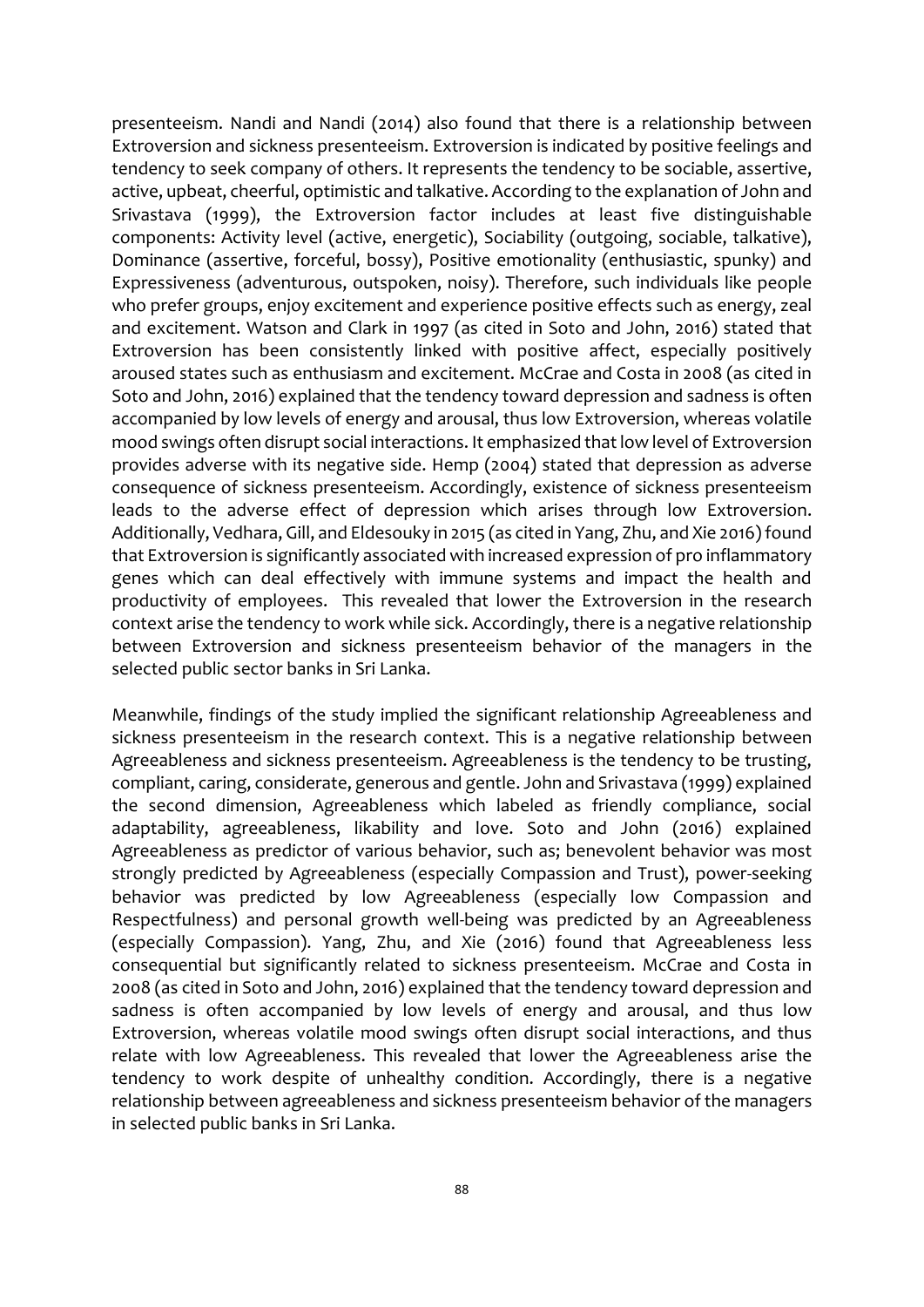Moreover, findings of the study revealed relationship between Conscientiousness and sickness presenteeism in the research context. There is a positive relationship between two variables; the higher the Conscientiousness, the higher the sickness presenteeism. Studies found that Conscientiousness related to sickness presenteeism (Nandi and Nandi, 2014; Yang, Zhu, and Xie, 2016) When consider the indicators of Conscientiousness, bank managers display positive side of this personality trait. They are not careless, reliable, not tends to be disorganized and lazy, perseveres until the task is finished, do things efficiently and makes plans and follows through with them. Johns in 2008 (as cited in Johns, 2010) the conscientious, those high in positive affect, and those high on internal control are somewhat more prone to attend work. According to Johns (2010), in the case of the conscientious, those with a strong work ethic, workaholics, those who exhibit the trait of psychological hardiness, those with internal health locus of control and those with low self-esteem might be prone to presenteeism. Johns (2010) further proposed that, on the margin, job insecurity, teamwork, strict attendance policies, dependent clients, adjustment latitude in the job and positive attendance culture tend to favor the occurrence of presenteeism. It seems reasonable to expect that those with positive work attitudes and favorable work perceptions exhibit presenteeism behavior.

Johns (2010) stated that in the case of the conscientious, those with a strong work ethic, those with internal health locus of control, workaholics, and those who exhibit the trait of psychological hardiness and those with low self-esteem might be prone to presenteeism. Accordingly, conscientious people might attend to work while ill, but it makes their productivity suffers and workaholics might also be prone to sickness presenteeism but decline productivity loss. Schaufeli et al(2009) conducted a study to examine workaholism among medical residents with the expectation of positive relationship between workaholism and presenteeism and as predicted they found that workaholic residents experience the highest levels presenteeism.

Aronsson and Gustafsson (2005) introduced one personality related variable-individual boundarylessness-meaning finding it hard to set limits with regard to excessive demands (p.962). It implies that those who found it difficult to say no to others were prone to attend work while ill which also known as individual boundarylessness. Aronsson and Gustafsson (2005) further explained that individual boundarylessness as a risk factor for sickness presenteeism and especially critical when an individual faces conflicting job demands or a heavy workload. As a factor that describe Conscientiousness; inability to say no or individual boundarylessness, increases sickness presenteeism among people who find it difficult to resist the expectations of others. Consequently, managers who exhibit Conscientious might be inclined to attend while ill in the selected public banks in Sri Lanka. Among emerged findings of the study the researchers identified relationship between Neuroticism and sickness presenteeism among managers in the selected public banks in Sri Lanka. Neuroticism measures the continuum between emotional adjustment or stability and emotional maladjustment or Neuroticism (Costa and McCrae in 1992 as cited Soto and John, 2009). People who have the tendency to experience fear, nervousness, sadness, tension, anger and guilt are at high end of Neuroticism. Since the mid-20th century, personality researchers have used the term Neuroticism to describe an individual's general tendency to experience negative emotions such as anxiety and sadness (John et al, 2008 as cited in Johns, 2010). However, in everyday language the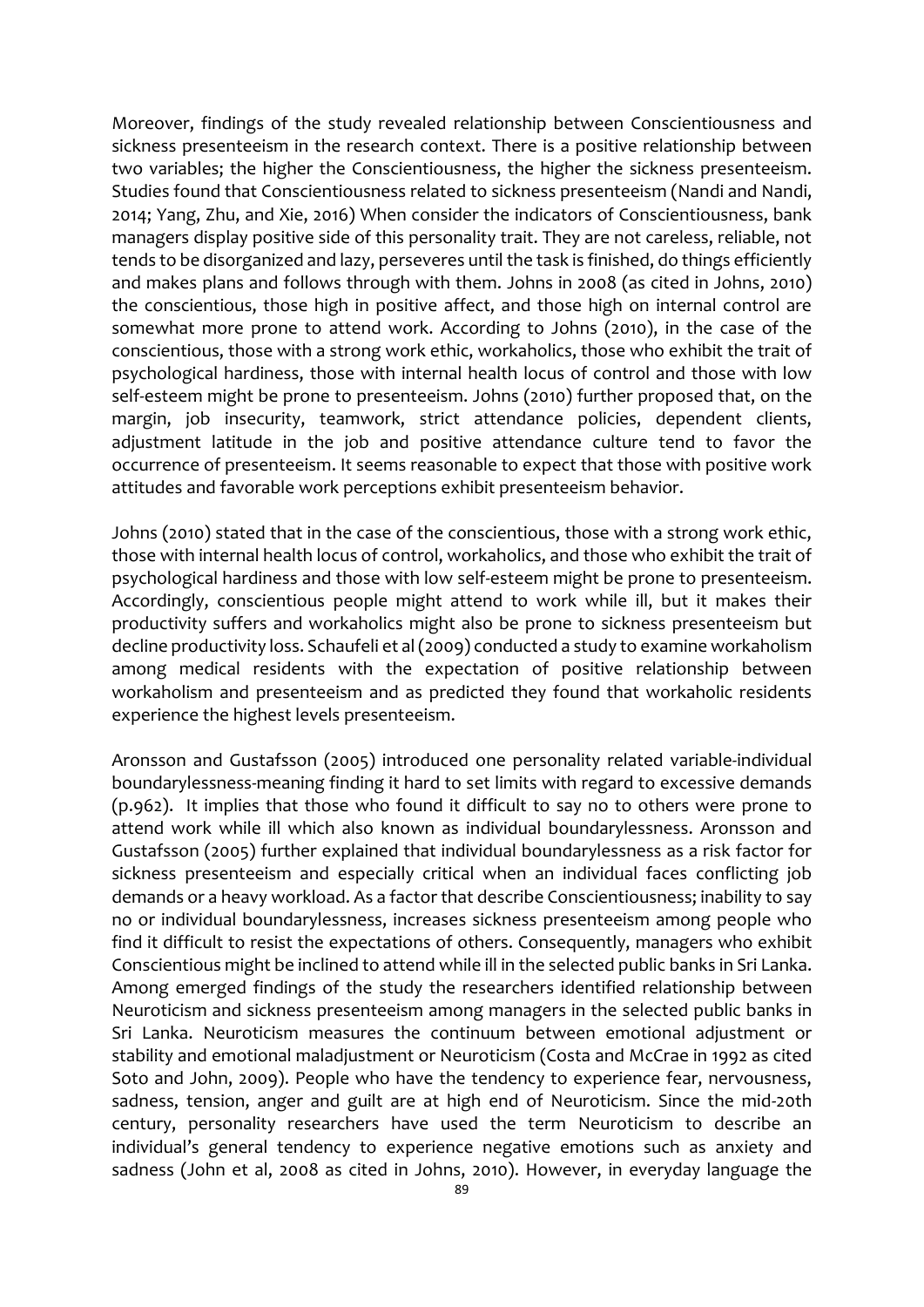"neurotic" retains its clinical connotation and therefore adopts the label Negative Emotionality (Clark and Watson in 2008 as cited in Soto and John, 2016) to highlight this domain's focus on negative emotional experiences while more clearly distinguishing it from psychiatric illness. Costa and McCrae in 1992 (as cited in Bakker et al, 2010) explained that high Neuroticism is related to negative affect, emotional instability and inability to cope with stress and pressure, whereas high extroversion is related to positive affect, sociability, optimism and personal energy. Bakker et al (2010) hypothesized that Neuroticism would be most strongly related to the health impairment process. According to Bakker et al (2010), Neuroticism predicted health impairment linking to negative aspects of occupational wellbeing and Neuroticism directly predicted health impairment, while across all samples they tested, the direct effects of Neuroticism on health impairment were greater. According to Hart et al, 1995 (as cited in Bakker et al, 2010), these results are consistent with showing the direct effect of Neuroticism on psychological distress was stronger than the direct effect of extroversion on wellbeing. This provides further evidence of the links between Neuroticism and psychological distress and suggests the need to modify interventions at the individual level and workplace level. It might also be appropriate to help vulnerable employees develop coping skills. Accordingly, high Neuroticism represents that tendency to increase sickness presenters in this context. In addition, most of managers have poor understanding managing fear, nervousness, sadness, tension, anger and guilt and other emotions in their work setting. Thus, survey findings prove that positive relationship between Neuroticism and sickness presenteeism. Some studies found that Neuroticism is not significantly related to sickness presenteeism (Nandi and Nandi, 2014; Yang, Zhu and Xie, 2016). However, these findings can be most useful as guidance for future research.

Finally, results of the study indicate the relationship between Openness to Experience and sickness presenteeism in the selected public banks in Sri Lanka. According to Vorkapic (2012), Openness to Experience are described as intelligent, creative, operational, and curious, of broad interests, imaginative, adventurous and non-conventional. Soto and John (2009) stated that aesthetics and ideas in the Openness domain. "Openness has also been labeled inquiring intellect, culture, intelligence, intellect, intellectual interests and intelectins" (John and Srivastava, 1999, p.17). Outside of illness, the role of openness to experience has been little researched. However, Yang, Zhu, and Xie (2016) observed that openness showed less consequential but significant contributions to presenteeism. Therefore, individuals who are lack of new ideas, curious, broad interests, imaginative and values experience sickness presenteeism. Accordingly, Lack of Openness related to make decision of sickness presenteeism than absenteeism.

As a final point, findings of the study clearly displayed that Extroversion, Agreeableness, Conscientiousness, Neuroticism and Openness to Experience significantly related to sickness presenteeism among managers in the selected public banks in Sri Lanka.

## **Implications of the Study**

The implications of this investigation are particularly important to human resource professionals, especially to those who manage employees in the government sector. Organizations should make use of appropriate policies to combat presenteeism. For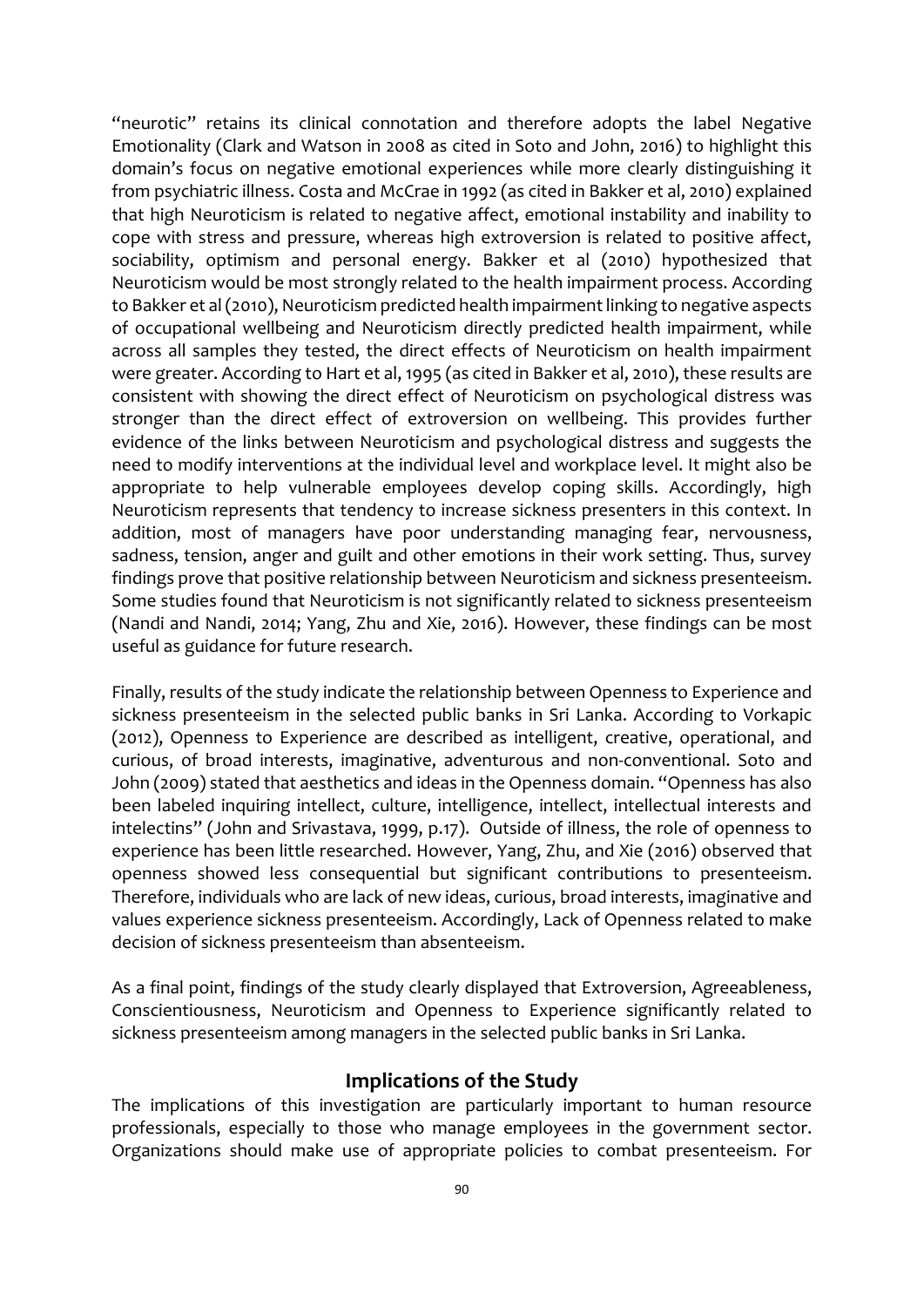instance, policies that address presenteeism should include clear parameters for granting assistance to employees as well as protecting the organization from abuse of benefits.

Accordingly, supportive culture is needed to manage and maintain organizational wellbeing by reducing negative effects of sickness presenteeism. It is vital to improve employee health and reduce presenteeism through an effective health management strategy that engages all employees and supports them in improving their health. The explanation of presenteeism is further complicated by the existence of sick pay. Private and public-sector employers in Sri Lanka offer sick leaves and sick pay with the statutory minimum. According to the Establishment Code in Sri Lanka, a person who has completed a year of continuous service in the public sector is entitled to avail sick leave of not more than seven days with full remuneration. But, it is still not applicable in Sri Lankan context to control presenteeism behavior. Thus, policies on human resource management including sick leave, healthcare services and workplace wellness programs should be developed or reviewed. Moreover, human resource development practitioners can apply the findings of this study in exploring the possibilities of designing and implementing personality development programs to reduce the behavior of sickness presenteeism.

#### **Limitation and Suggestions for Future Studies**

This study conducted in a specific context which result for findings may not be applicable to a job environment with different characteristics. Also, the results of this study may not be generalized to the non-managerial employees (in the selected banks) and to the other industries that have a different culture, especially in private sector. The survey questions asked about events occurring in the preceding 12 months, which may have introduced a recall bias. Further, sickness presenteeism is based on self-reports. To what extent the observed association has arisen because of a subjective tendency among respondents to overstate their frequency of sickness absence and sickness present cannot be judged. With the empirical findings, this study supports further investigation on the phenomenon of sickness presenteeism and personality. This is relatively new field, which reflects a growing interest in occupational wellbeing that emphasis the importance of fitness to work. Survey findings provide avenue to further investigation on relationship between personality and sickness presenteeism among managerial level employees in selected public sector banks. Future research could use to study the non-managerial employees and other industries that have a different culture, especially in private sector. Finally, further research needs to investigate the effectiveness of interventions designed to improve occupational wellbeing at both organizational and individual levels.

#### **Conclusion**

Attention was turned to possible effects of personality traits in the sickness presenteeism process in last decade, when acknowledged a possible effect of personality traits in the relationship with presenteeism and its outcomes. However, this research was conducted to determine whether personality traits related to sickness presenteeism among managers in three selected public banks in Sri Lanka.

In this study, each personality traits were proposed to have relationship with sickness presenteeism of managers. Therefore, based on dimensions of Big Five personality traits,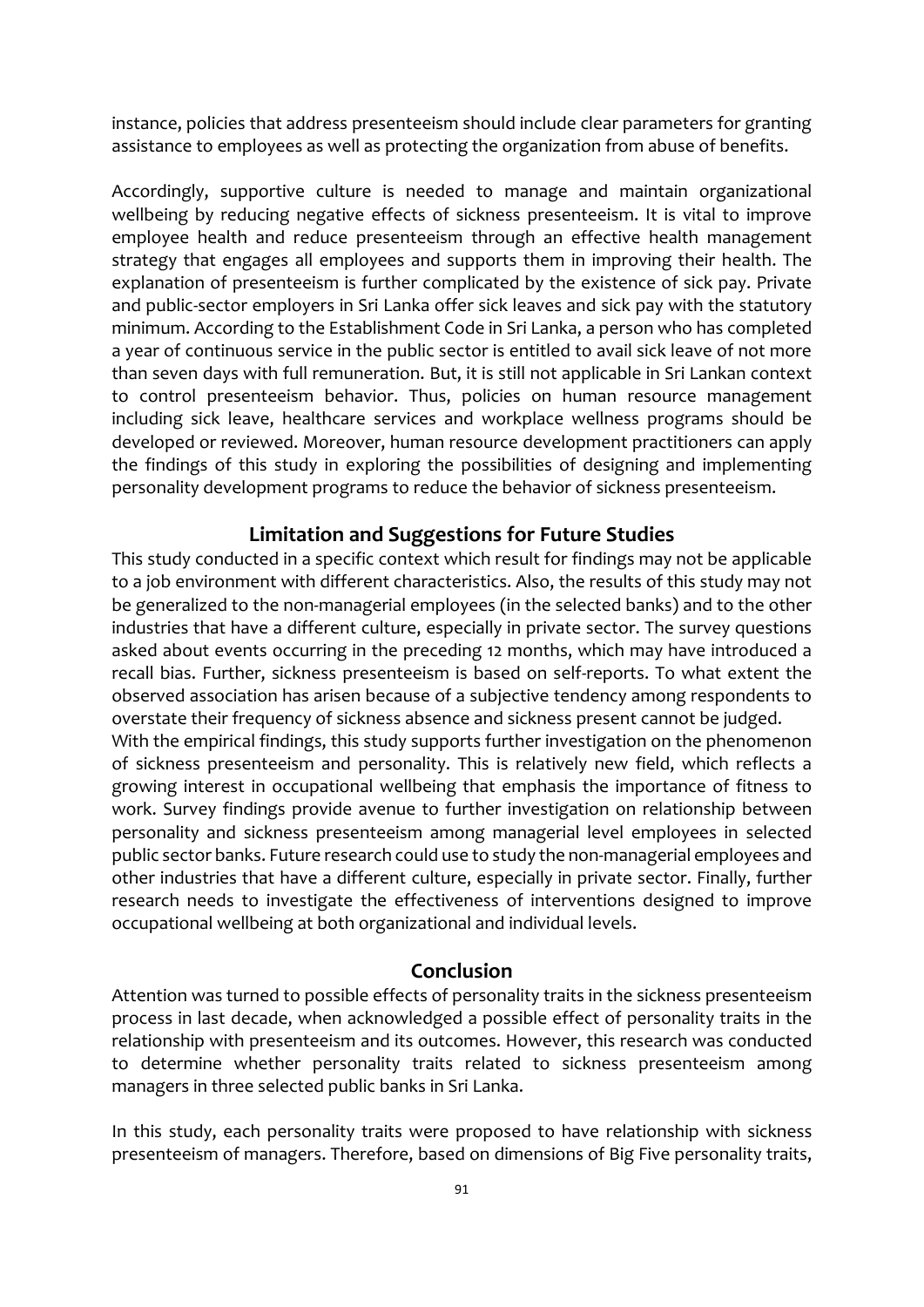five hypotheses were established in the context of selected public banks in Sri Lanka. First hypothesis is addressed the relationship between Extroversion and sickness presenteeism of selected public banks' managers. Second, the relationship between Agreeableness and sickness presenteeism of selected public banks' managers. Third hypothesis address the relationship between Conscientiousness and sickness presenteeism among selected public banks' managers. Forth hypothesis is the relationship between Neuroticism and sickness presenteeism among managers in selected public sector banks in Sri Lanka and final hypothesis is the relationship between Openness to Experience and sickness presenteeism of selected public banks' managers. Accordingly, each personality traits in Big Five model of personality; Extroversion, Agreeableness Conscientiousness, Neuroticism and Openness to Experience related to sickness presenteeism in this research context.

Findings reflected that the research setting is lack of ability of positive feelings, no tendency to work with others, lack of socially adoptability, lack of ability to manage and adjust negative emotions and lack of creative and imaginative attitudes, but it shows characteristics of strong work ethics, those with internal health locus of control, workaholics and those who exhibit the trait of psychological hardiness. Therefore, analysis conducted was significantly beneficial in further understanding of how personality traits fit within the sickness presenteeism. The implications of this investigation are particularly important to human resource professionals, especially to those who manage employees in the service industries. Moreover, this study is useful to the promotion of further research in the areas of sickness presenteeism and personality traits.

#### **References**

- Aronsson, G. and Gustafsson, K. (2005), Sickness Presenteeism: Prevalence, Attendance-Pressure Factors, and an Outline of a Model for Research, *Journal of Occupational and Environmental Medicine,* Vol.47, pp.958–966.
- Aronsson, G., Gustafsson, K., and Dallner, M. (2000), Sick but yet at Work: An Empirical Study of Sickness Presenteeism, *Journal of Epidemiology & Community Health*, Vol.54, pp.502-509.
- Arslaner, E. and Boylu, Y. (2015), Presenteeism in Work Life: An Evaluation in Hotel Industry, *Journal of Business Research,* Vol.7, No.4, pp.123-136.
- Baker-McClearn, D., Greasley, K., Dale, J., and Griffith, F. (2010), Absence Management and Presenteeism: The Pressures on Employees to Attend Work and the Impact of Attendance on Performance, *Human Resource Management Journal,* Vol.20, No.3, pp.311–328.
- Bergstrom, G., Bodin, L., Hagberg, J., Aronsson, G., and Josephson, M. (2009), Sickness Presenteeism Today, Sickness Absenteeism Tomorrow? A Prospective Study on Sickness Presenteeism and Future Sickness Absenteeism, *Journal of Occupational and Environmental Medicine,* Vol.51, No.6, pp.629-638.
- Burton, N.W., Pransky, G., Conti, D.J., Chen, C., and Edington, D.W. (2004), the Association of Medical Conditions and Presenteeism, *Journal of Occupational Environmental Medicine,* Vol.46, pp. S38–S45.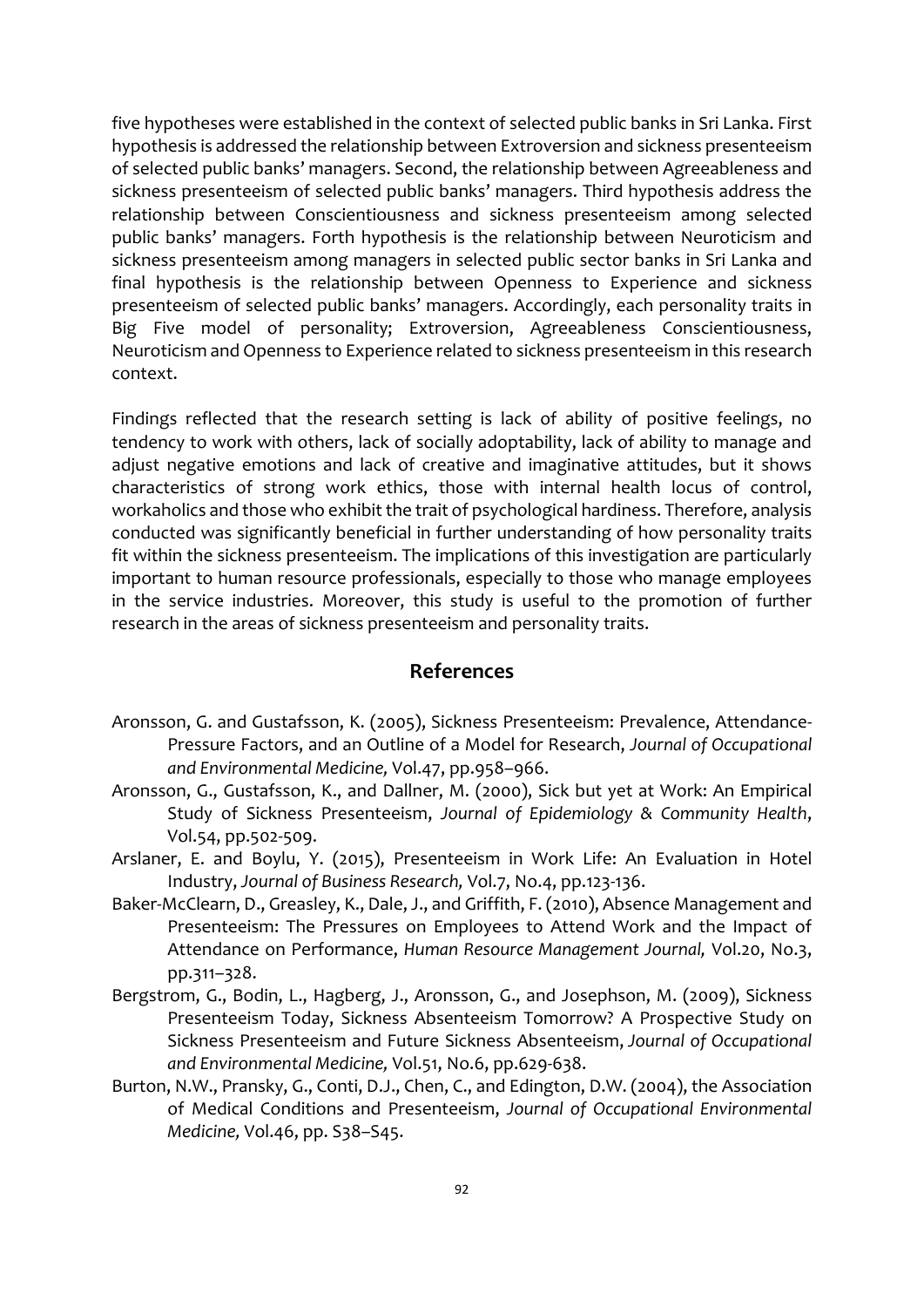- Caverley, N., Cunningham, J.B., and MacGregor, J.N. (2007), Sickness Presenteeism, Sickness Absenteeism, and Health Following Restructuring in a Public Service Organization, *Journal of Management Studies,* Vol.44, No.3, pp.04–319.
- Chatterji, M. and Tilley, C. J. (2002), Sickness, Absenteeism and Sick Pay, Oxford Economic Papers, Vol. 54, pp. 669–687
- Demerouti, E., Bakker, A.B., Nachreiner, F., and Schaufeli, W.B. (2001), The job demands-Resources Model, *Journal of Applied Psychology*, Vol. 86, pp. 499-512.
- Demerouti, E., Le Blanc, P., Bakker, A., Schaufeli, W., and Hox, J. (2009), Present but sick: A Three‐wave Study on Job Demands, Presenteeism and Burnout, *Career Development International,* Vol.14, No.1, pp.50-68.
- Eurofound (2012), Health and Wellbeing at Work: A Report Based on the Fifth European Working Conditions Survey, *European Foundation for the Improvement of Living and*  Working Conditions [Online]. Available many of the from: http://www.eurofound.europa.eu/pubdocs/2013/02/en/1/EF1302EN.pdf [Accessed 13 June 2017]
- Garrow, V. (2016), Presenteeism: A Review of Current Thinking. Institute for Employment Studies.
- Gilbreath, B. and Karimi, L. (2012), Supervisor Behavior and Employee Presenteeism, *International Journal of Leadership Studies*, Vol.7, No.1, pp.114-131.
- Gosselin, E., Lemyre, L., and Corneil, W. (2013), Presenteeism and Absenteeism: Differentiated Understanding of Related Phenomena, *Journal of Occupational Health Psychology*, Vol.18, No.1, pp.75-86.
- Hansen, C. D. and Andersen, J. H. (2008), Going Ill to Work What Personal Circumstances, Attitudes and Work-Related Factors are Associated with Sickness Presenteeism?, *Social Science & Medicine*, Vol.67, pp.956–964.
- Hemp, P. (2004), Presenteeism: At Work But out of It, *Harvard Business Review*, Vol.82, pp.49–58.
- Iqra, A., Omar, R., and Panatik, S. A. (2016), A Literature Review on Personality, Creativity and Innovative Behavior, International Review of Management and Marketing, Vol.6, No.1, pp.177-182
- Jayaweera, J. M. A. N. K. and Dayarathna, N. W. K. D. K. (2019), Presenteeism and Its Conceptualization: A Literature Review, *Sri Lankan Journal of Human Resource Management*, Vol. 9, No. 2, pp.8-14.
- John, O. P., Donahue, E. M., and Kentle, R. L. (1991). The "Big Five" Inventory. Berkeley, CA: University of California, Institute of Personality and Social Research.
- John, O., Hampson, S., and Goldberg, L. (1991), The Basic Level in Personality-Trait Hierarchies: Studies of Trait Use and Accessibility in Different Contexts, *Journal of Personality and Social Psychology*, Vol.60, No.3, pp.348-361.
- John, O.P. and Srivastava, S. (1999), The Big-Five Trait Taxonomy: History, Measurement, and Theoretical Perspectives. In L. A. Pervin & O. P. John (Eds.), Handbook of personality: Theory and research, 2,102–138. New York: Guilford Press.
- Johns, G. (2010), Presenteeism in the Work Place: A Review and Research Agenda, *Journal of Organizational Behaviour*, Vol.31, pp.519-542.
- Kono, Y., Uji, M., and Matsushima, E. (2015), Presenteeism among Japanese IT Employees: Personality, Temperament and Character, Job Strain and Workplace Support, and Mental Disturbance, *Psychology*, Vol.06, No.15, pp.1971-1983.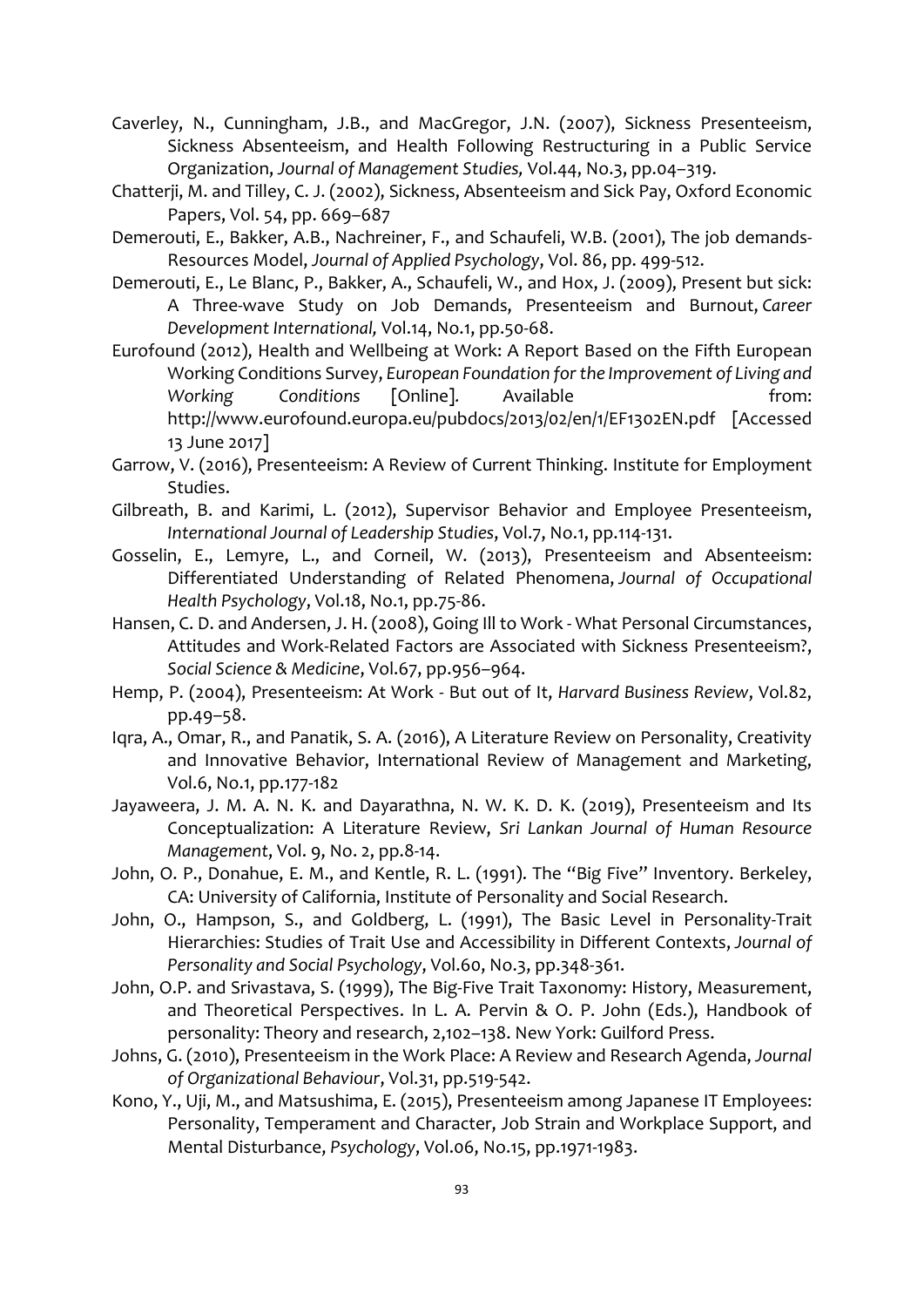- Koopman, C., Pelletier, K.R., Murray, J.F., Sharda, C.E., Berger, M.L., Turpin, R.S., Hackleman, P., Gibson, Holmes, D.M., and Bendel, T. (2002), Stanford Presenteeism Scale: Health Status and Employee Productivity, *Journal of Epidemiology and Community* Health, Vol.44, pp.14–20.
- Lu, L., Lin H.Y., and Cooper C.L. (2013), Unhealthy and Present: Motives and Consequences of the Act of Presenteeism among Taiwanese Employees, *Journal of Occupational Health Psychology*, Vol. 18, No. 4, pp.406–416.
- Martinez, L. and Ferreira, A. (2011), Sick at Work: Presenteeism among Nurses in a Portuguese Public Hospital, *Stress and Health*, Vol.28, No.4, pp.297-304.
- Mason, W., Conrey, F., and Smith, E. (2007), Situating Social Influence Processes: Dynamic, Multidirectional Flows of Influence within Social Networks, *Personality and Social Psychology Review*, Vol.11, No.3, pp.279-300.
- Medibank Private, Econtech (2008), Economic Impact of Workplace Stress in Australia*, Medibank Private, Econtech* [Online]. Available from: www.medibank.co.m.au/client/downloads/pdfs/the-cost-of-workplace-stress.pdf [Accessed: 13 July 2017].
- Nandi, D. and Nandi, N. (2014), Application of Big Five Model of Personality for Employee Presenteeism in the Workplace, *Global Journal for Research Analysis*, Vol.3, No.7, pp.162-163.
- Nuhit, M., Harbi, K. A., Jarboa, A. A., Bustami, R., Alharbi, S., Albekairy, A., and Almodaimegh, H. (2017), Sickness Presenteeism among Health Care Providers in an Academic Tertiary Care Center in Riyadh, *Journal of Infection and Public Health*, Vol.10, No.6, pp.711-715.
- Opatha, H. H. D. N. P. (2014), Selected Key Issues in Human Resource Management: Excellence in Morality, Green HRM, Work-Family Balance and Presenteeism. In: *ARS 2014: Fourth Annual Research Session of the Sabaragamuwa University of Sri Lanka*. Belihuloya: Sabaragamuwa University of Sri Lanka, pp.1-3.
- Ramsey, R. (2006), "Presenteeism" a new problem in the workplace, *Supervision*, Vol. 67, No. 8
- Rantanen, I. and Tuominen, R. (2010), Relative Magnitude of Presenteeism and Absenteeism and Work-Related Factors Affecting Them among Health Care Professionals. *International Archives of Occupational and Environmental Health*, 84(2), pp.225-230.
- Schaufeli, W., Bakker, A., Van Der Heijden, F., and Prins, J. (2009), Workaholism among Medical Residents: It Is the Combination of Working Excessively and Compulsively That Counts, *International Journal of Stress* Management, Vol.16, pp.249–272.
- Sekaren, U. and Bougie, R. (2010), *Research Methods for Business: A Skill Building Approach.* New Delhi: Wiley.
- Simpson, R. (1998), Presenteeism, Power and Organizational Change: Long Hours as a Career Barrier and the Impact on the Working Lives of Women Managers, *British Journal of Management*, Vol.9, pp. S37–S50.
- Soto, C and Jackson, J. (2013), Five-Factor Model of Personality, *Oxford Bibliographies Online Datasets*.
- Soto, C. and John, O. (2009), Ten Facet Scales for the Big Five Inventory: Convergence with Neo Pi-R Facets, Self-Peer Agreement, and Discriminant Validity, *Journal of Research in Personality*, Vol.43, No.1, pp.84-90.